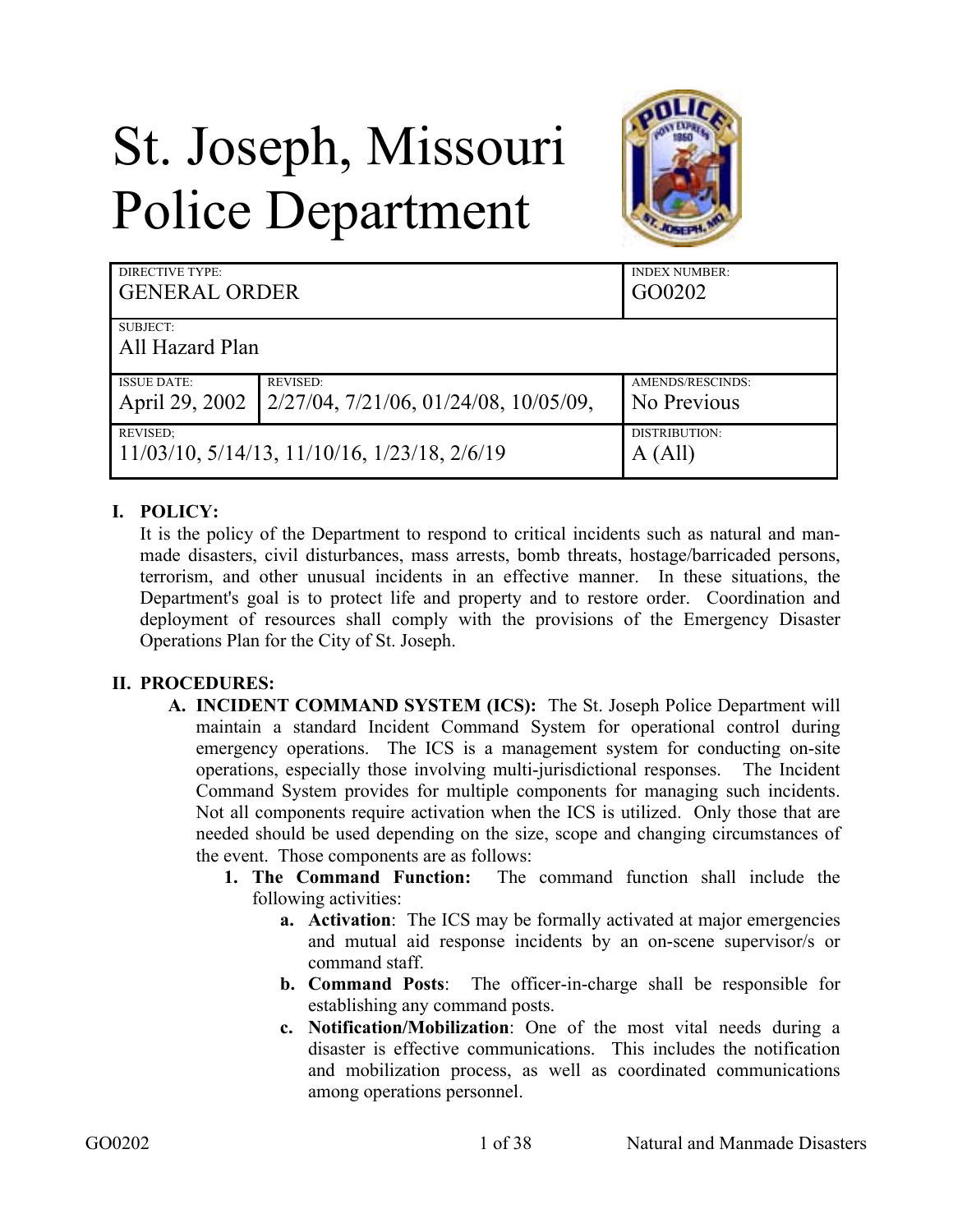- **1)** The Communications Center will keep an updated employee information list (phone numbers, addresses, etc.). All employees are required to notify the Administrative Aide to the Chief of Police of any changes in basic contact information (phone number or address). The Administrative Aide will conduct an annual audit to insure up-to-date and accurate information of all employees.
- **2)** A shift supervisor or watch/division commander has the authority to restrict/redistribute resources under their direction as needed when a major incident has or may occur that does not require additional resources.
- **3)** Once it has been determined that a serious event has or is likely to occur, Shift Supervisors or Watch/Division Commanders may direct Communications Center personnel on notification procedures for call-out.
- **4)** Call-outs occur when conditions of the incident create a strain on available resources and additional personnel or other resources are necessary.
	- **a)** The appropriate Division Commander shall be notified prior to or as soon as is possible when a call-out is made by a supervisor.
	- **b)** The Chief of Police and all Division Commanders shall be notified.
	- **c)** The SRT and/or any off-duty members may be called in to report for duty.
	- **d)** Assistance may be requested from other local law enforcement agencies.
	- **e)** The Emergency Management Director (EMD) should be notified if the situation has the potential to require resources beyond those readily available to the Department.
- **5)** In extreme situations, multiple City functions may be designated to an emergency situation, with the City Manager and Emergency Management Director coordinating emergency management activities of the City government. In situations in which all available City resources are inadequate to control the incident, the Mayor may request assistance from the State of Missouri by the Missouri National Guard or other government entity.
- **d. Staging Areas**: When additional personnel are necessary, the officerin-charge may designate an appropriate staging area.
	- **1)** The Law Enforcement Center will normally be the primary staging area.
	- **2)** Field command posts or other locations may be used when appropriate. Field command posts will often utilize the Mobile Command Post vehicle, however a building or location which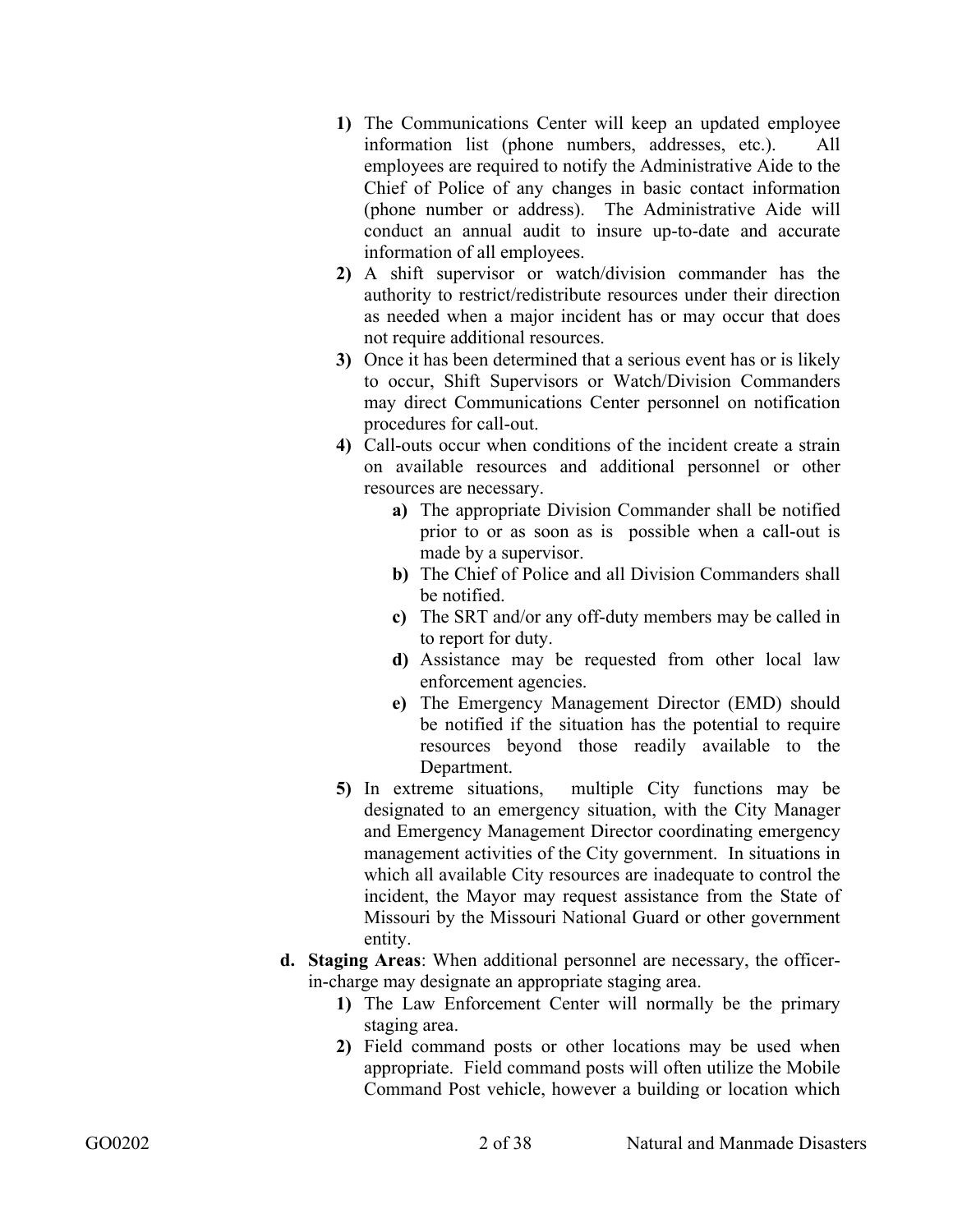is operationally functional may be utilized. Proximity to the scene, safety, and facilities available should be taken into consideration.

- **e. Public Information/Media Relations**
- **f. Safety of affected personnel**
- **g. Documented after-action report**
- **2. The Operations Function:** The operations function shall include the following activities:
	- **a. Perimeter Establishment**
	- **b. Evacuations**
	- **c. Command post and scene security**
	- **d. Detainee transportation, processing, and confinement**
	- **e. Traffic direction and control**
	- **f. Post-incident investigations**
- **3. The Planning Function:** The planning function shall include the following activities:
	- **a. Preparing a documented incident-action plan**
	- **b. Gathering and disseminating information and intelligence**
	- **c. Planning post-incident demobilization**
- **4. The Logistics Function:** The logistics function shall include the following activities:
	- **a. Communications**
	- **b. Transportation**
	- **c. Medical Support**
	- **d. Supplies**
	- **e. Specialized team and equipment needs**
- **5. The Finance/Administrative Function:** The finance/administrative function shall include the following activities:
	- **a. Recording personnel time**
	- **b. Procuring additional resources**
	- **c. Recording expenses**
	- **d. Documenting injuries and liability issues**

#### **B. PERSONNEL/EQUIPMENT RESPONSIBILITIES:**

#### **1. Equipment Requirements and Distribution**:

All Department equipment available for use during critical incidents/unusual occurrences shall be maintained in proper working order. Members issued/responsible for all equipment shall inspect it regularly to ensure operational readiness.

- **a)** Some equipment by its nature will likely be required during critical incidents. This equipment will be subject to documented inspections for operational readiness at least quarterly by the person/s responsible for items.
	- **1)** The Mobile Command Post-Garage/Support Service Division
	- **2)** SRT Vehicles/equipment (see SRT manual)-SRT Supervisors and members. The SRT may be required to respond independently from other personnel to address situations which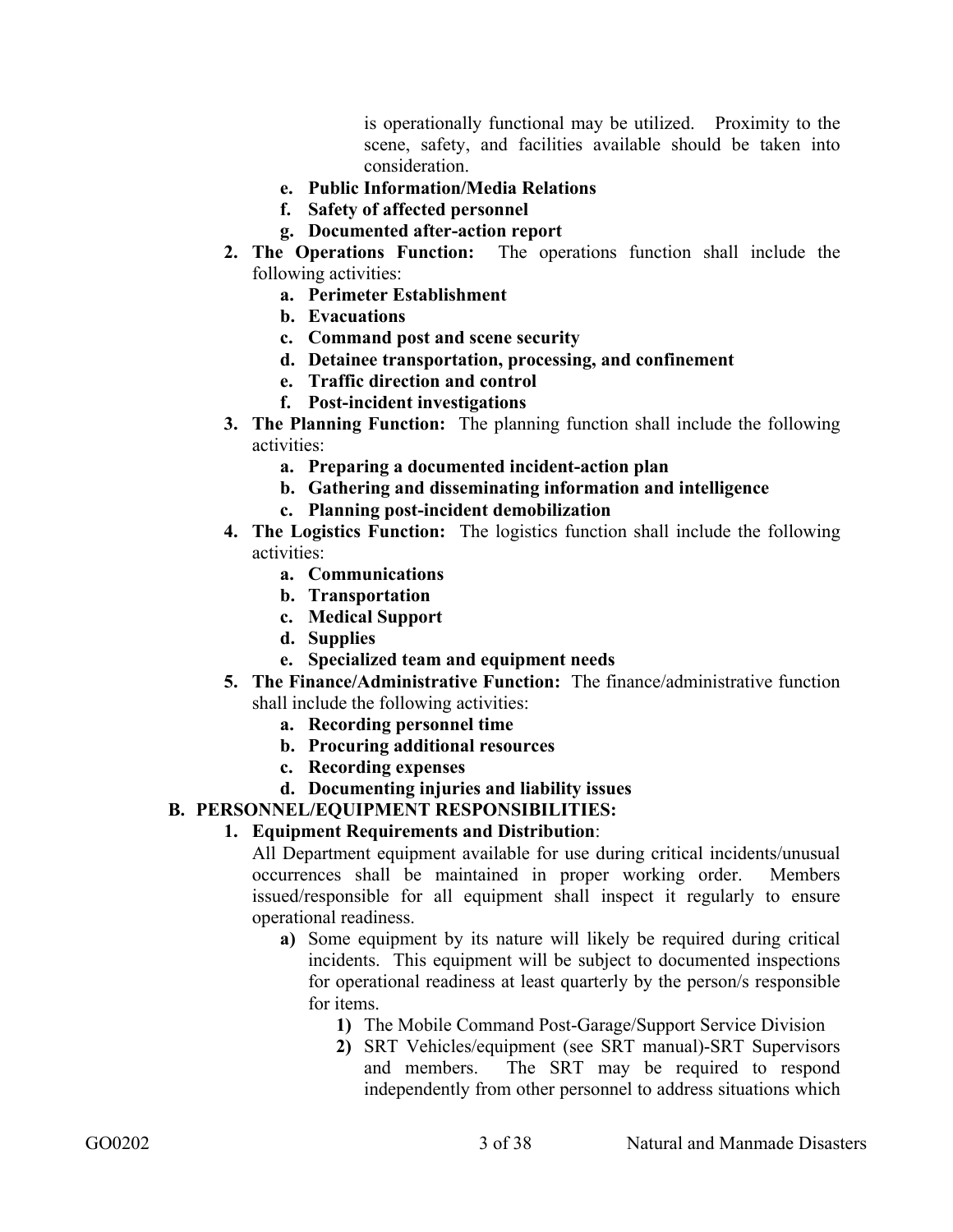require specialized training, coordination and equipment. SRT personnel shall have issued SRT equipment available when responding to all call-outs, SRT or other.

## **2. Terrorism/Homeland Security**

- **a.** The Department may be required to respond to or take actions in regards to homeland security. The following activities shall take place towards those efforts:
	- **1)** The Department shall maintain liaisons with other organizations for the exchange of information. The person/s designated as Intelligence Officer shall maintain primary responsibility for this function.
	- **2)** Members receiving terrorism-related intelligence information shall ensure that information is promptly forwarded to their supervisor and the Intelligence Officer. The Intelligence Officer is responsible for the dissemination of any credible intelligence information to the proper external agency, as well as internal dissemination of information obtained by outside organizations.
	- **3)** The Department shall provide training to personnel including guidelines for response to events involving chemical, biological, radiological, nuclear weapons, and hazardous materials (CBRN), as well as the use of available equipment for that purpose.

## **C. Planning and Simulations**

- **a.** The City of St. Joseph's Emergency Management Coordinator is responsible for developing and maintaining written plans for the City's response to disasters and other major occurrences. The Department will maintain current plans and participate in mock disaster simulations conducted by the Emergency Management Coordinator.
- **b.** Affected agency personnel shall receive documented annual training on this plan, parts thereof, or closely related topics.

#### **D. All Hazard Response**

The St. Joseph Police Department will work closely with the City of St. Joseph's Emergency Management Coordinator in response to all hazards. The attached addendum outlines in detail this Departments response to such hazards.

Chris Connally, Chief of Police

\_\_\_\_\_\_\_\_\_\_\_\_\_\_\_\_\_\_\_\_\_\_\_\_\_\_\_\_\_\_\_\_\_\_

Date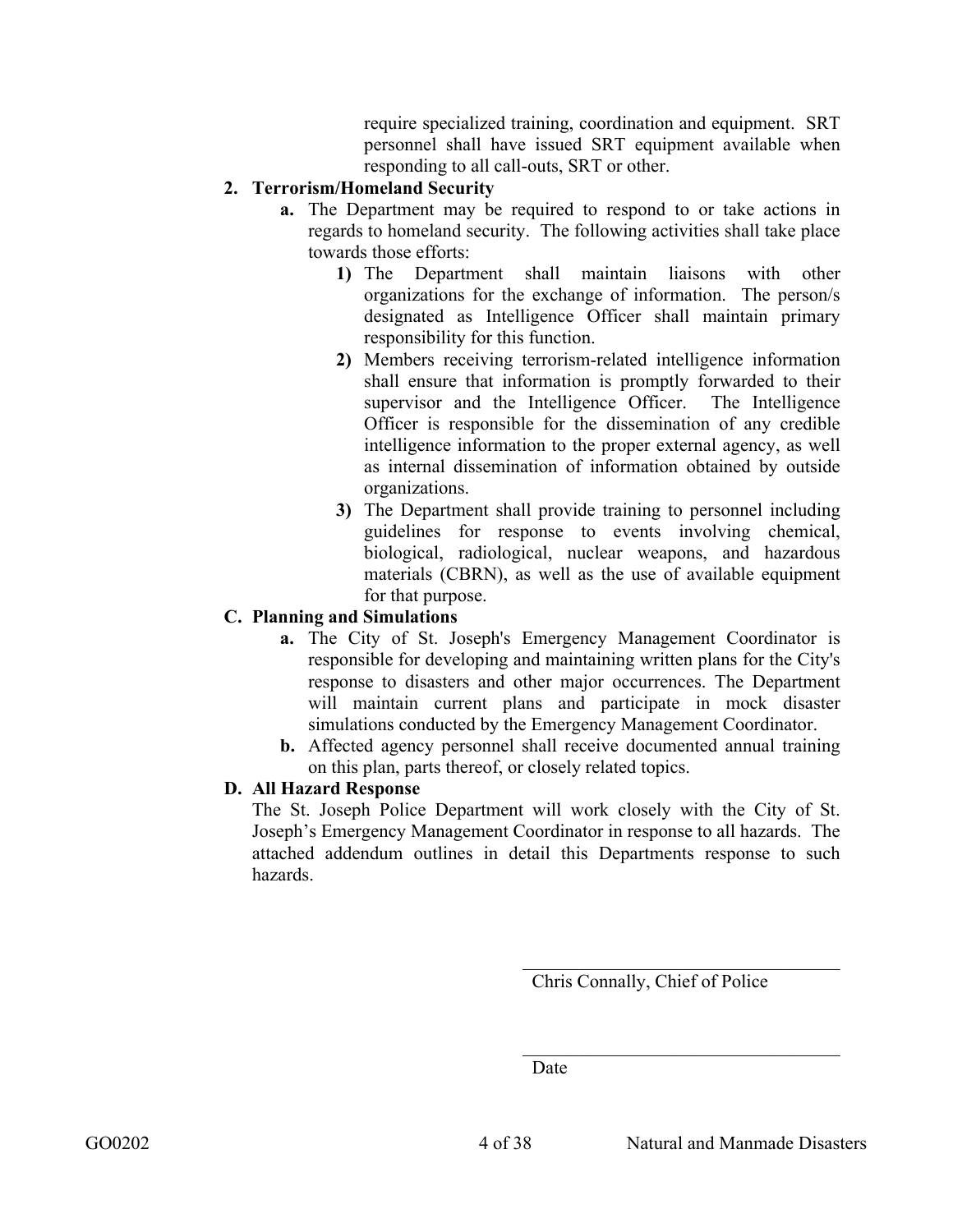#### **ADDENDUM ALL HAZARD RESPONSE**

#### **I. INDEX:**

- **A. Incident Command System**
- **B. Administration**
- **C. Planning**
- **D. Natural/Man-Made Disaster Plan**
- **E. Civil Disturbances/Mass Arrest Plan**
- **F. Hostage/Barricade Situations**
- **G. Bomb Emergencies**
- **H. VIP Security Plan**
- **I. Hazardous Materials Incidents**
- **J. Rapid Deployment**
- **K. Pandemic Disease/Influenza Plan**

#### **II. POLICY**

The sections in this Special Order relate to unusual occurrences encountered by the St. Joseph Police Department. Unusual occurrence situations, generally of an emergency nature, that result from disasters (both natural and man-made) and civil disturbances. Disasters include floods, tornadoes, earthquakes, and explosions. Civil disturbances include riots, disorders, and violence arising from dissident gatherings and marches, political conventions, and labor disputes.

The St. Joseph Police Department does not have full-time components or personnel assigned to respond exclusively to Unusual Occurrences and/ or Special Operations, but instead vest the responsibility of this function with the Patrol Commander and Special Response Team Commander under the direction of the Chief of Police.

It is the policy of the St. Joseph Police Department that the protection of life and property is of primary concern when involved in Unusual Occurrences. All officers and /or employees are to abide by the guidelines as established in this Special Order.

**III.RELATIONSHIP TO VISION, MISSION, AND VALUES:** The St. Joseph Police Department has a responsibility to the community to provide quality police services during "unusual occurrences" in order to protect life, property, security, and the community. This requires the Department to provide expeditious and quality responses to special situations posed by "unusual occurrences." One of the most important components of such a response is to have the proper amount of preplanning in order to effectively deal with such emergency conditions. The St. Joseph Police Department has such a plan and dedicates man hours each year in reviewing, updating, and exercising the plan. The St. Joseph Police Department values the protection of life and property and this relates directly to the Department's mission and organizational values.

#### **IV.PURPOSE**

The purpose of this Special Order is to establish a written directive, which describes the Department's procedures related to an Unusual Occurrence/All Hazard response plan.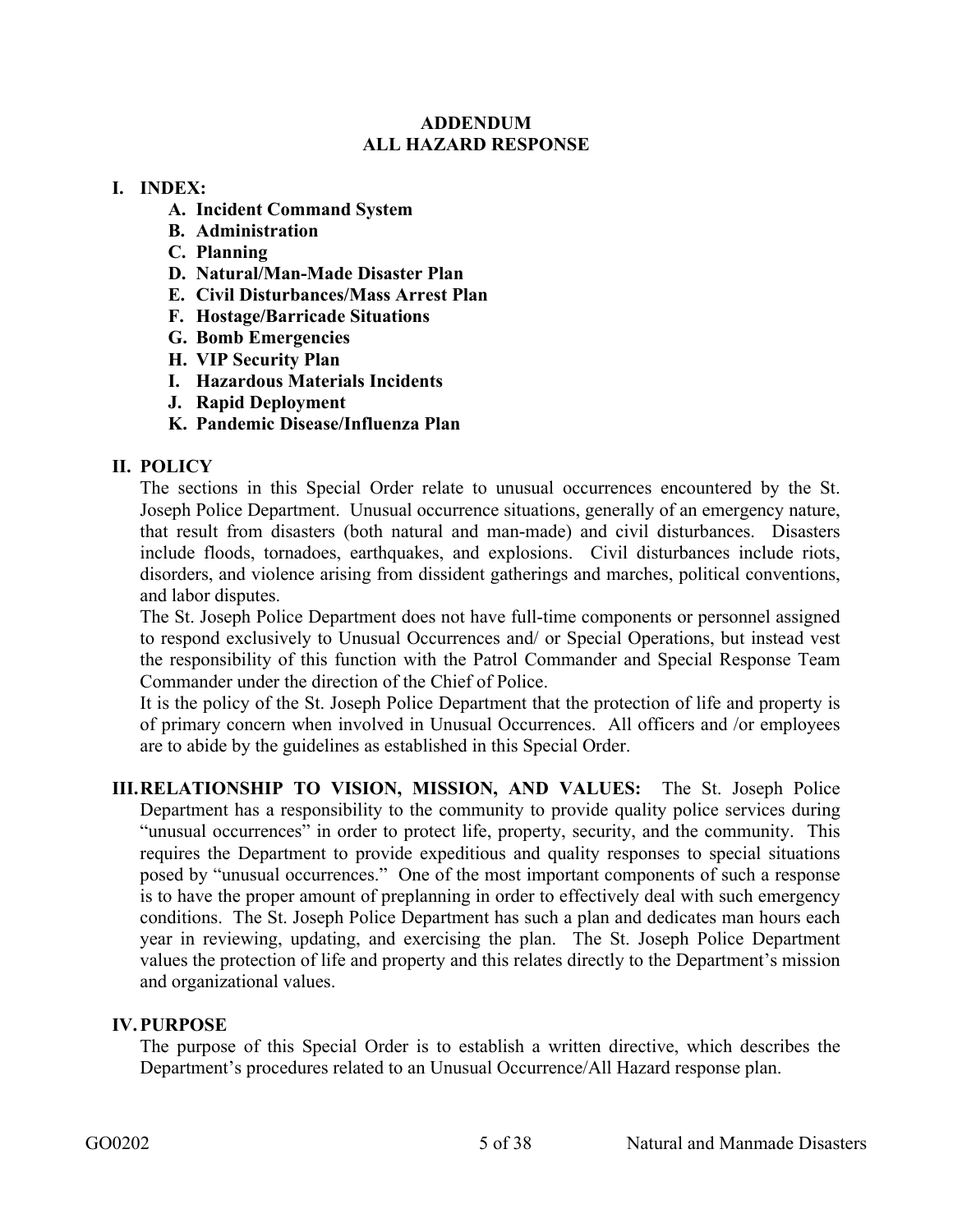#### **V. PROCEDURE**

#### **A. Incident Command System**

#### **1. Definitions:**

- **a.** Command Post- A centralized base of operation established near the site of an incident at which primary command functions are executed.
- **b.** Emergency Operations Center (EOC) A pre-designated facility established to coordinate and support the overall agency response during an unusual occurrence or high risk incident.
- **c.** Emergency Support Function (ESF) A function established to facilitate the delivery of assistance required during the immediate response phase of an incident.
- **d.** High Risk Incident (HRI) A dangerous event similar to an unusual occurrence, which can be controlled within the scope of the police departments resources. A high risk incident may occur as a suboccurrence during an unusual occurrence.
- **e.** Incident Command System (ICS) A system for command, control, and coordination of a response that provides a means to coordinate the efforts of individual persons and agencies as they work toward the common goal of stabilizing an incident while protecting life, property and the environment.
- **f.** Unified Command- A multi-agency command incorporating officials and personnel from agencies with jurisdictional responsibilities at an incident scene. When an incident's magnitude exceeds the capabilities, resources or jurisdiction of one agency, the ICS of an agency can evolve into and participate in an established Unified Command structure.
- **g.** Situation Alert- A situation alert consists of an electronic notification of those individuals who are assigned mobile devices within the St. Joseph Police Department. Also, radio traffic advising of the potential for an unusual occurrence, or high risk incident which may require the activation of the Incident Command System. A situation alert may be authorized by the Chief of Police, his designee, or the Incident Commander of an ongoing or threatening incident.
- **h.** Unusual Occurrence- Any natural or man made event, civil disturbance, or any occurrence of unusual or severe nature which threatens to cause or causes the loss of life or injury to persons and/ or severe damage to property, and requires extraordinary measures to protect lives, meet human needs, and achieve recovery.
- **i.** Incident Commander- An officer who is responsible for the planning, exercising, execution and facilitation of the emergency management plans. During the activation of the Incident Command System (ICS), the incident commander serves as liaison to other governmental organizations or agencies.
- **j.** High Risk Incident Commander (HRIC) A St. Joseph Police Department officer with the rank of Sergeant or above, who, by either action or word, assumes command of a high risk incident.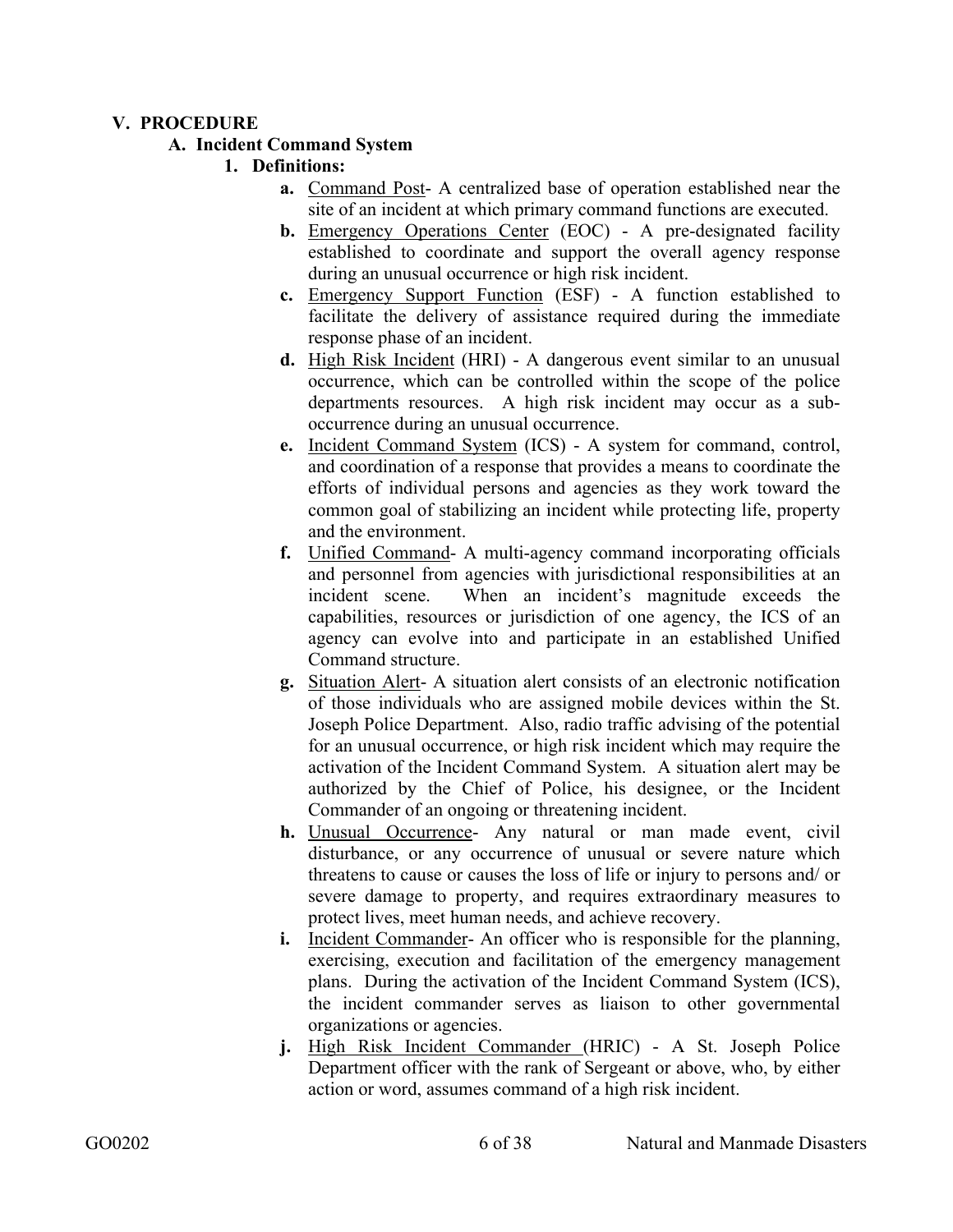- **2. Procedures** 
	- **a. Incident Command System-**The Incident Command System (ICS), as detailed in this order, shall be the standard operating procedure for all unusual occurrences. The ICS is comprised of five (5) primary elements: Command, Operations, Logistics, Planning and Finance/Administration.

Each of the primary elements is assigned personnel as needed to conduct the operation. The Incident Commander exercises all control for the incident and directs the efforts of the personnel in charge of each of the functional elements.

- **b. Levels Of Mobilization** (Alert Stages)-The Patrol Commander or designee will be responsible for determining the need for, and appropriate level of mobilization for responses to any unusual occurrence or high risk incident.
	- **1)** Stage One: All sworn officers are notified of conditions and requested to stay in contact with the department either by phone or radio until the alert is lifted.
	- **2)** Stage Two: The next shift scheduled to come on duty will report as soon as possible to assist the shift presently on duty.
	- **3)** Stage Three: All sworn officers will report for emergency duty immediately.
- **c. Personnel Allocation-**Personnel assignments- Incident Command Staff in preparation for and during an unusual occurrence may utilize personnel for carrying out their area of responsibility. A list of those personnel utilized during the incident, and a list of non-utilized personnel shall be forwarded to the Incident Commander. The Incident Commander shall maintain a list of sworn and non-sworn personnel available for deployment.
- **d. Mutual Aid-**Mutual aid may be requested as follows:
	- **1)** By contacting the Buchanan County Sheriff's Office and/or Kansas City Missouri Police Department.
	- **2)** Mutual aid requests for the Missouri State Highway Patrol will be directed to Troop H.
	- **3)** The Chief of Police or his designee is the only person authorized to make a request for mutual aid during a stage three mobilization.
	- **4)** The Incident Commander is responsible for requesting mutual aid assistance during a stage two mobilization.

Prior to making a request for mutual aid, the following shall be done:

- **a)** Conduct a needs assessment.
- **b)** Establish a staging area for responders.
- **c)** Name a liaison officer
- **d)** Establish a communications link.

A request for the activation of the National Guard shall be made through the City Manager of the City of St. Joseph. The only person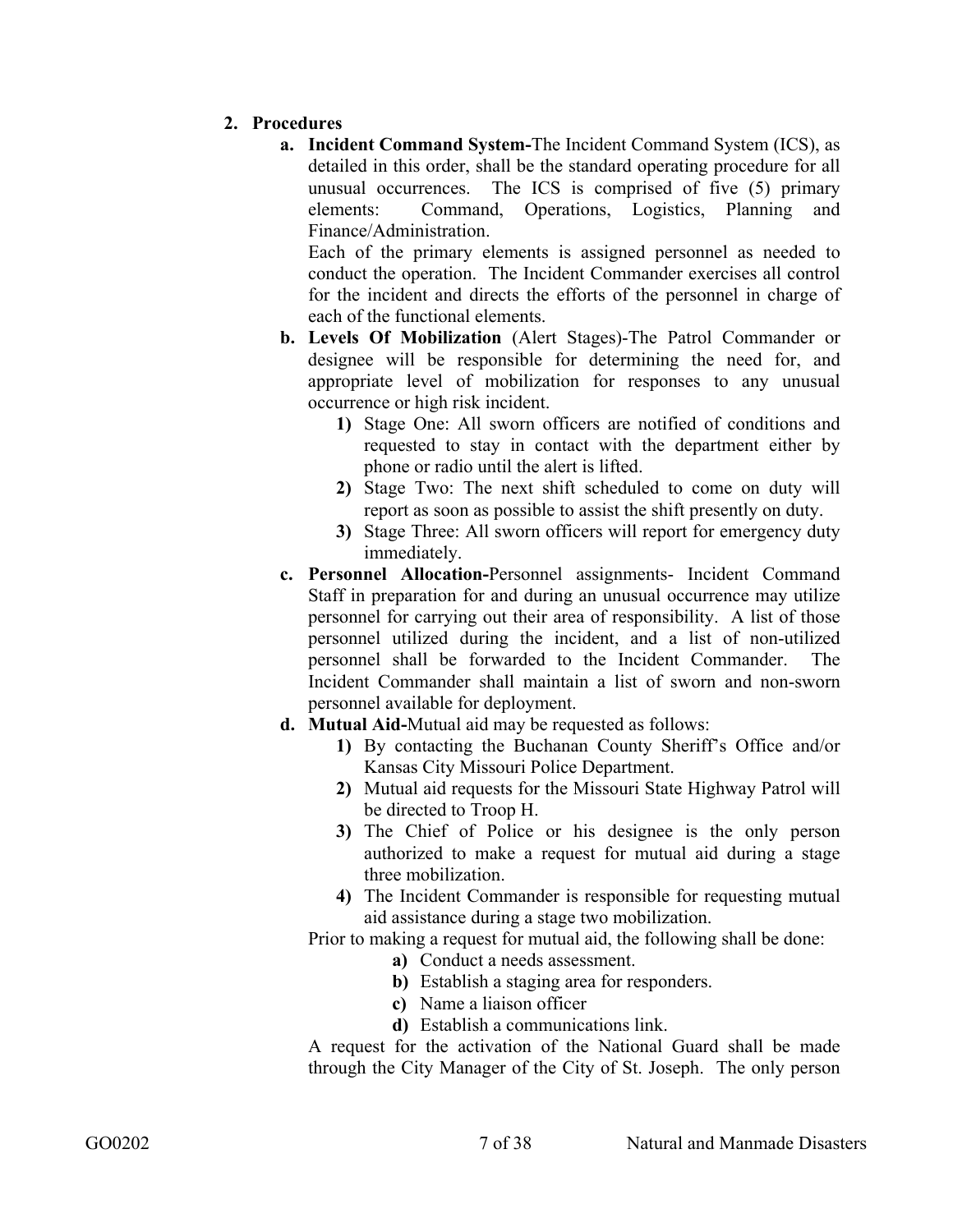authorized to request activation of the National Guard from the City Manager is the Chief of Police or his designee.

In the event of the suspension of civil liberties (commonly known as martial law), mobile field forces will be assembled and assigned to work with the National Guard.

- **e. Initiation Of The Emergency Management Plan-**Once a level of mobilization has been determined, the Patrol Commander or designee will be responsible for initiating the emergency management plan in accordance with this order.
	- **1)** The **Incident Command** will be responsible for the following:
		- **a)** Activating the incident command system
		- **b)** Establishing a command post
		- **c)** Initiating the notification and mobilization of additional agency personnel
		- **d)** Obtaining support from other agencies
		- **e)** Establishing a staging area, if deemed necessary
		- **f)** Providing public information and maintaining media relations
		- **g)** Maintaining the safety of all affected personnel
		- **h)** Preparing a documented after action report

#### **2)** The **Operations** Function will be responsible for the following:

- **a)** Establish inner and outer perimeters
- **b)** Delegating personnel to conduct evacuations if necessary
- **c)** Maintaining command post and scene security
- **d)** Providing for detainee transportation, processing and confinement
- **e)** Delegating personnel to direct and control traffic
- **f)** Conduct a post incident investigation
- **3)** The **Planning** function will be responsible for the following:
	- **a)** Preparing and documenting incident action plan
	- **b)** Gathering and disseminating information and intelligence
	- **c)** Planning post-incident demobilization
- **4)** The **Logistics** function will be responsible for the following areas:
	- **a)** Communications
	- **b)** Transportation
	- **c)** Medical support
	- **d)** Supplies
	- **e)** Specialized team and equipment needs
- **5)** The **Finance/Administration** function will be responsible for the following:
	- **a)** Recording personnel time
	- **b)** Procuring additional resources
	- **c)** Recording expenses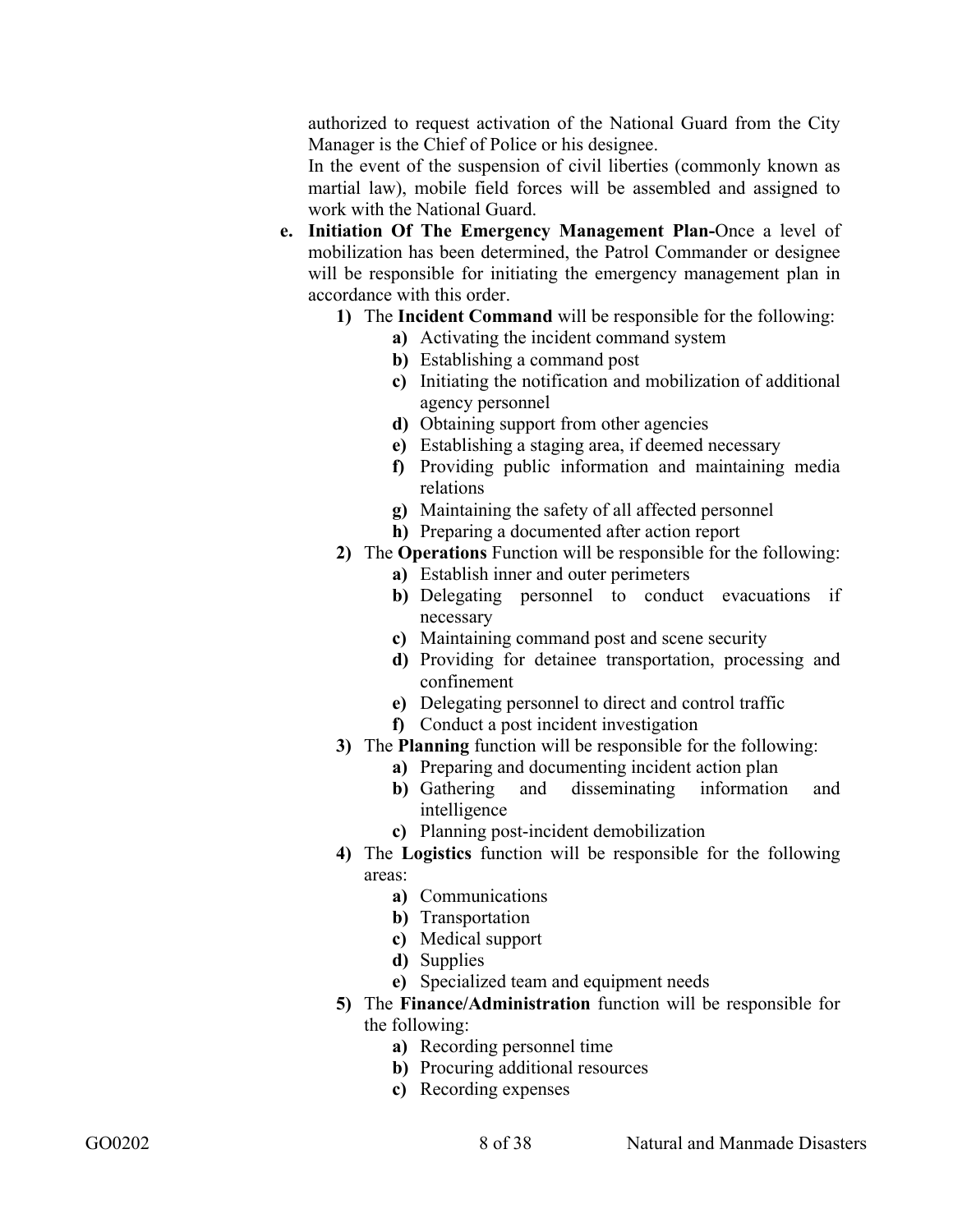- **d)** Documenting injuries and liability issues
- **f. ICS Field Manual-**In addition to this special order, there shall be an ICS Field Manual with checklists for use as a guideline for various incidents. The checklist shall include natural, man-made, and law enforcement incidents, and will provide guidance for handling the special needs of each.
	- **1)** The manual shall be maintained by the Patrol Commander
	- **2)** The ICS Field Manual will be made available to all personnel, who will familiarize themselves with the contents.
- **g. Communications Center Responsibilities-**It shall be the responsibility of the Communications Operator to ensure that proper notifications are made regarding any unusual occurrence as directed by the Incident Commander.
	- **1)** Situation Alert-Notification by pager, radio or phone advising of any critical incident or special operation may be authorized by the Chief of Police or his designee. The purpose of a situation alert is to notify personnel to review any necessary plans, and to be aware of the potential for activating the Emergency Management/ICS Plan.
		- **a)** Upon notification of the Emergency Management Plan, personnel shall be notified by pagers, radio or phone, identifying the level of mobilization.
		- **b)** A situation alert may be issued for any high risk incident, special event or unusual occurrence. Such events may include demonstrations, large crowd events, or dignitary protection details, etc.
		- **c)** Additional situation alerts may be issued as an incident escalates or de-escalates.
- **h. Security Of Essential Public Facilities-**Security for City-owned public facilities shall be the responsibility of the St. Joseph Police Department. The security function will be conducted when personnel are not needed for law enforcement missions of greater priority.

Facilities may include, but are not limited to:

- **1)** St. Joseph City Hall
- **2)** St. Joseph Police Department
- **3)** St. Joseph Fire Headquarters
- **4)** St. Joseph Water Treatment Plant
- **5)** St. Joseph Public Schools

Due to the potential for looting, the Incident Commander may assign personnel to other locations. These locations may include but are not limited to:

- **a)** Food, water and medical distribution sites
- **b)** Fuel, firearms, ammunition and alcohol sales locations
- **c)** Medical distribution points
- **i. Looting Policy-**It is the policy of the St. Joseph Police Department not to tolerate looting. All sworn personnel will take the appropriate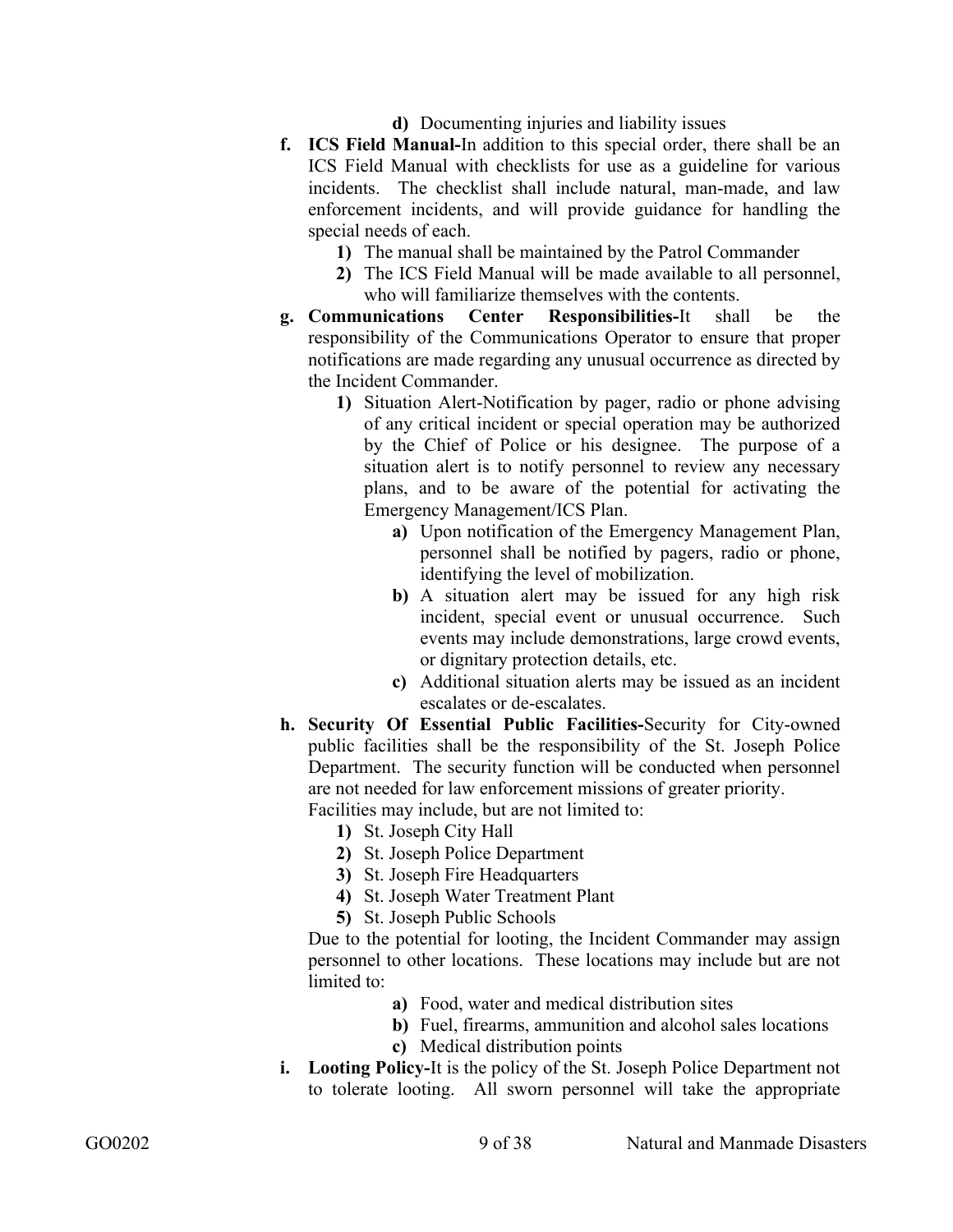action(s) within the scope of their authority to prevent or stop looting from occurring.

- **j. Mass Fatality Incidents-**The St. Joseph Fire Department and the Buchanan County Medical Examiners Office have the primary responsibility for body recovery and processing regardless of the magnitude of the incident.
	- **1)** The St. Joseph Police Department is responsible for the investigation of all deaths arising from an unusual occurrence.
	- **2)** The Incident Commander will render all reasonable assistance to the Buchanan County Medical Examiners Office in the event of a disaster. Generally, this will involve assisting with scene preservation and processing, collecting of evidence and personal effects, contacting the next of kin and other security related duties.
- **k. Re-Entry Procedures-**Re-entry to devastated areas will be controlled by sworn personnel at designated checkpoints. Entry will not be made without authorization from the Incident Commander.
	- **1)** Re-entry may be allowed on a gradual basis, and only after the completion of an identification process. A pass may be issued for a limited time period, and permitted with or without an escort.
	- **2)** Initial re-entry to large scale devastated areas will be allowed in groups escorted by sworn personnel.
- **l. De-Escalation Procedures-**As the incident de-escalates, the Incident Commander will release personnel and stand down from the event in a manner that will accommodate the needs of Incident Command Personnel while not producing a law enforcement void.
	- **1)** The de-escalation procedures will include the collection of rosters, event logs, incident reports, and other necessary documentation from each officer or supervisor involved in the incident.
	- **2)** After Action Report
		- **a)** The Incident Commander or their designee will collect all essential data, and produce an after action report; including a chronological summary of all recorded events, the number of arrests, injuries to both citizens and St. Joseph Police Officers, number of personnel involved, hours dedicated to the incident, cost of the incident and other such information as deemed necessary. The after action report shall be forwarded to the Chief of Police and to the Certification Manager.
		- **b)** In the event the incident is large-scale enough to warrant the activation of the Emergency Operations Plan, or the EOC is activated, a copy of the After Action Report, to include personnel costs and other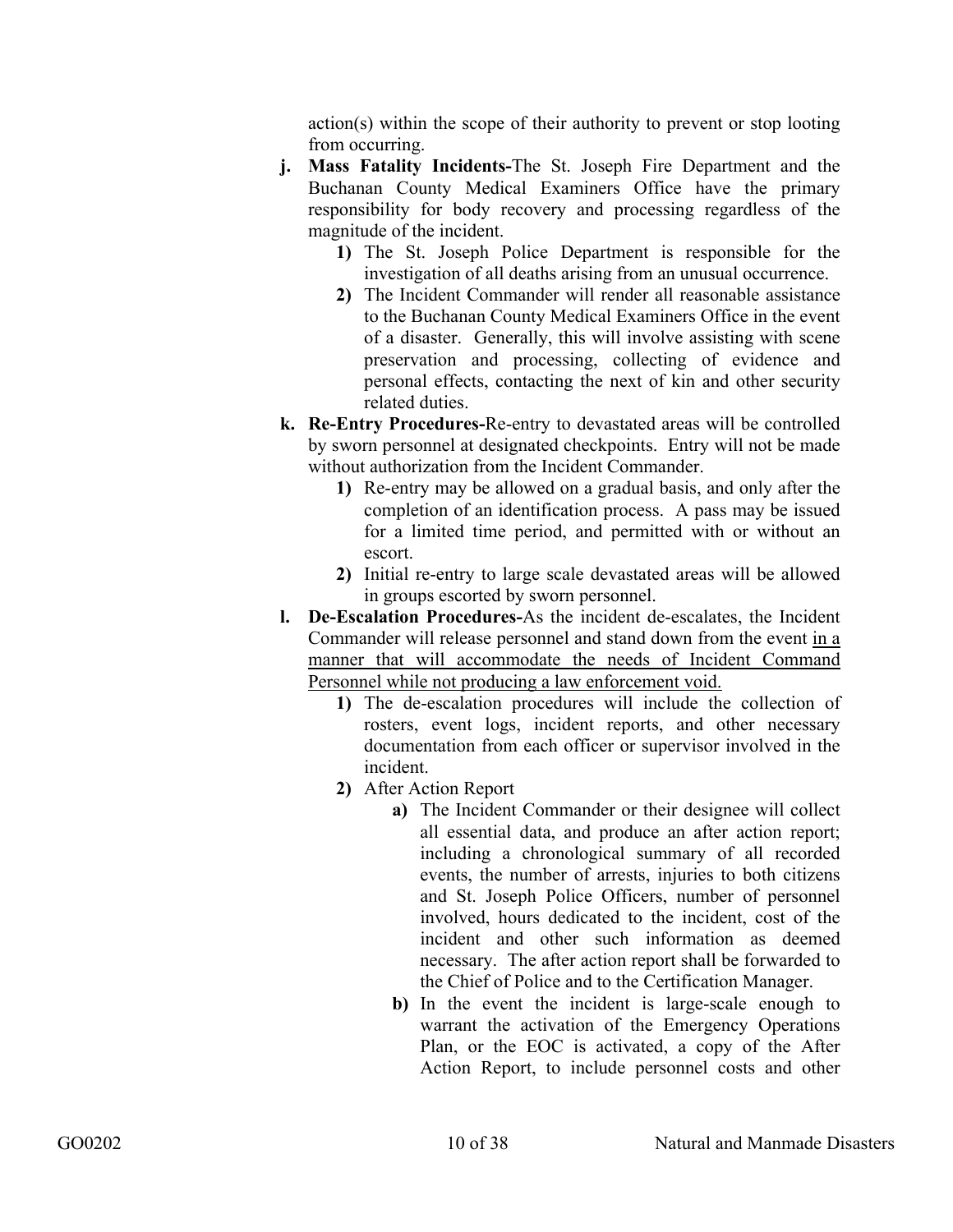data, shall be forwarded to the City's Emergency Manager.

- **3)** Personnel will be assigned to devastated areas for the period of time necessary to maintain order and prevent looting.
- **4)** De-escalation should be a gradual process, allowing proper relief of personnel assigned to the incident for a protracted period of time. A full return to duty schedule should occur as appropriate personnel are available. The lengths of shifts may vary due to the allowances for rest and recovery of all personnel.

#### **m. Training**

Training shall be conducted on the Incident Command System. Key personnel identified in the ICS guideline will be trained in the requirements of the positions to be staffed. Documentation of the ICS training shall be forwarded to the City's Emergency Manager.

# **B. Administration**

- **1.** The Chief of Police or designee is responsible for the overall planning of police participation in the City of St. Joseph Emergency Operations Plan and will be responsible for ensuring the planning of critical incidents. The St. Joseph Police Department's Intelligence Officer will be the liaison for Homeland Security related issues and is responsible for the exchange of information related to terrorism and disseminating information to the appropriate levels within the department.
- **2.** Any officer receiving intelligence/information concerning possible terrorism activities will immediately notify an on duty supervisor and complete an incident report. The supervisor will determine the validity of the information and the appropriate response from the department. This may include notification of the Patrol Commander, notification of other local law enforcement agencies, or the appropriate state and federal agencies. The contact information for each agency is maintained within the St. Joseph Police Department's Communication Center and the City of St. Joseph Emergency Operations Plan manual.
- **3.** Responsibility for the preparation of specific types of written plans has been assigned to key departmental staff officers. The Chief of Police will review all such plans and make appropriate recommendations prior to approval.
- **4.** All Supervisors will familiarize themselves with all such plans in order that, when implemented, they may readily perform assigned responsibilities.
- **5.** Supervisors are required to inform all employees of the plan and assure they have a complete understanding.
- **6.** The Chief of Police will ensure that printed copies of this General Order, are maintained in Division Operational Manuals, and kept immediately available to all supervisors. An electronic copy will be maintained and available on the W drive in the folder designated "Police Operation Manual". In addition the Chief of Police will ensure that additional copies of this General Order are available for use by the following persons when the Emergency Operations Center is activated.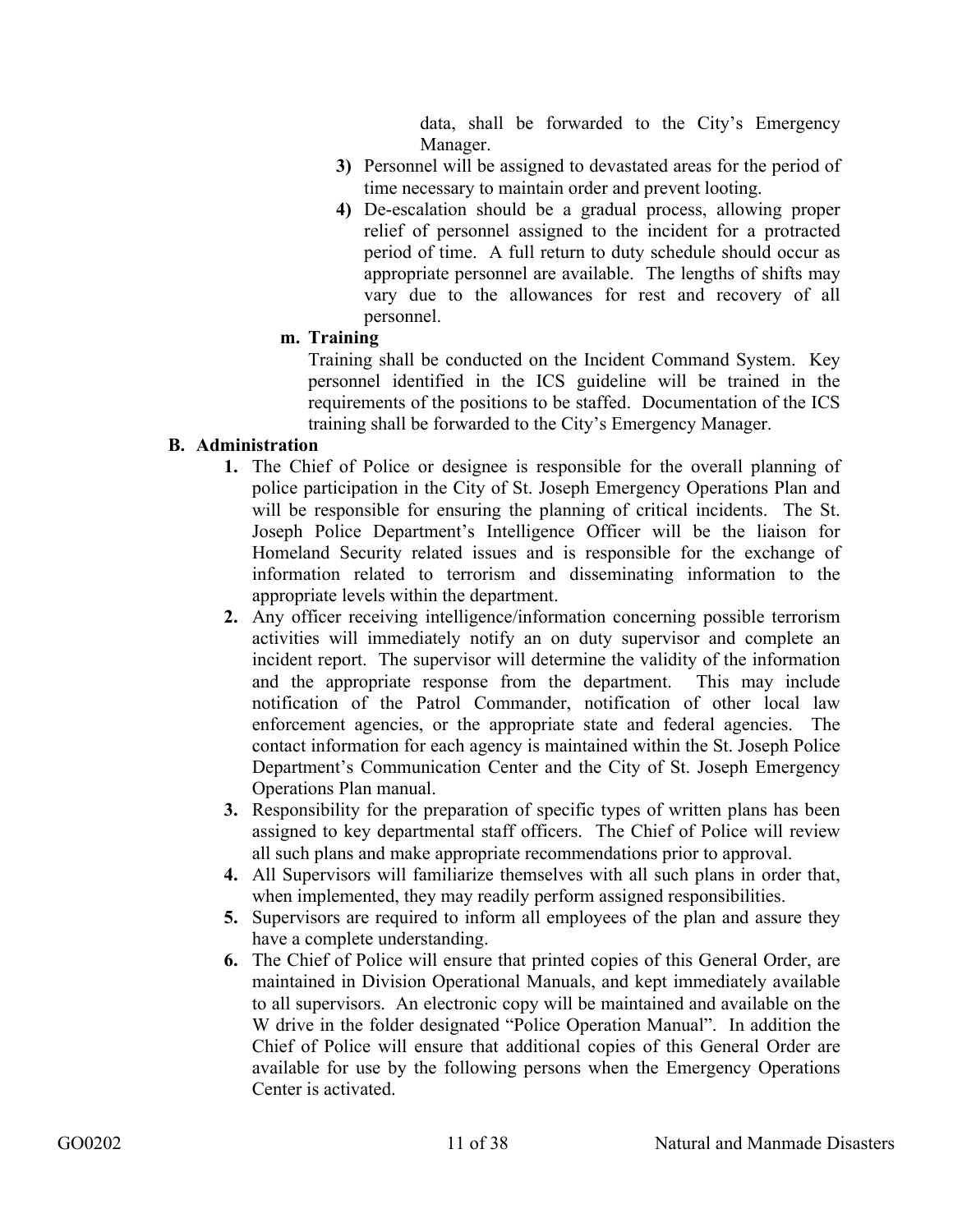- **a.** City Manager
- **b.** Fire Chief
- **c.** Other City Staff
- **7.** The Chief of Police, or his designee, will ensure that this General Order is reviewed and updated as required, but not less than annually.
- **8.** An electronic copy of the City Emergency Operations Plan (EOP) will be maintained by the Emergency Manager and available to all department supervisors on the City Sharepoint website.
- **9.** The Chief of Police is responsible for coordination of all police plans with the City Manager, Safety-Risk Manager, and other designated city officials in the City of St. Joseph Emergency Operations Plan.
- **10.** St. Joseph City Code and the St. Joseph Emergency Operations Plan provide for responsive and preventive action by law enforcement during emergency situations.
- **11.** The Patrol Commander or designee is responsible for maintaining stored departmental property/equipment designated for use in support of critical incident plans in a state of operational readiness.

#### **a. Operations**

- **1)** A variety of maps and photomaps are available to serve in plotting operational commitments including:
	- **a)** City of St. Joseph
	- **b)** Buchanan County
	- **c)** City of St. Joseph Schools
	- **d)** Rosecrans Airport
- **2)** All unusual occurrence plans identify the Shift Supervisor as the individual who will exercise command and control over all civil law enforcement resources committed, unless or until relieved by the Chief of Police or his/her designee.
- **3)** The department can utilize the Mobile Command Post (MCP) which is a marked police vehicle with audio/visual warning devices. The Special Response Vehicle (SRV) may also be utilized. The SRV is capable of towing equipment trailers owned by the City of St. Joseph. These vehicles and trailers can be outfitted as deemed necessary by the needs of the department. These vehicles are inspected for readiness routinely.

# **b. Special Operations**

Since a Patrol Officer will usually be the first to encounter a situation involving hostages, barricaded persons, or snipers, the Patrol Officer will initiate procedures leading to a safe resolution of a situation immediately. Upon receipt of information indicating the need for the Special Response Team (SRT) who are trained in special weapons and tactics, and/or the Crisis Negotiator Team (CNT) the supervisor will:

- **1)** Dispatch enough personnel to a scene to effectively contain and isolate the situation.
- **2)** Attempt to prevent escalation of a situation.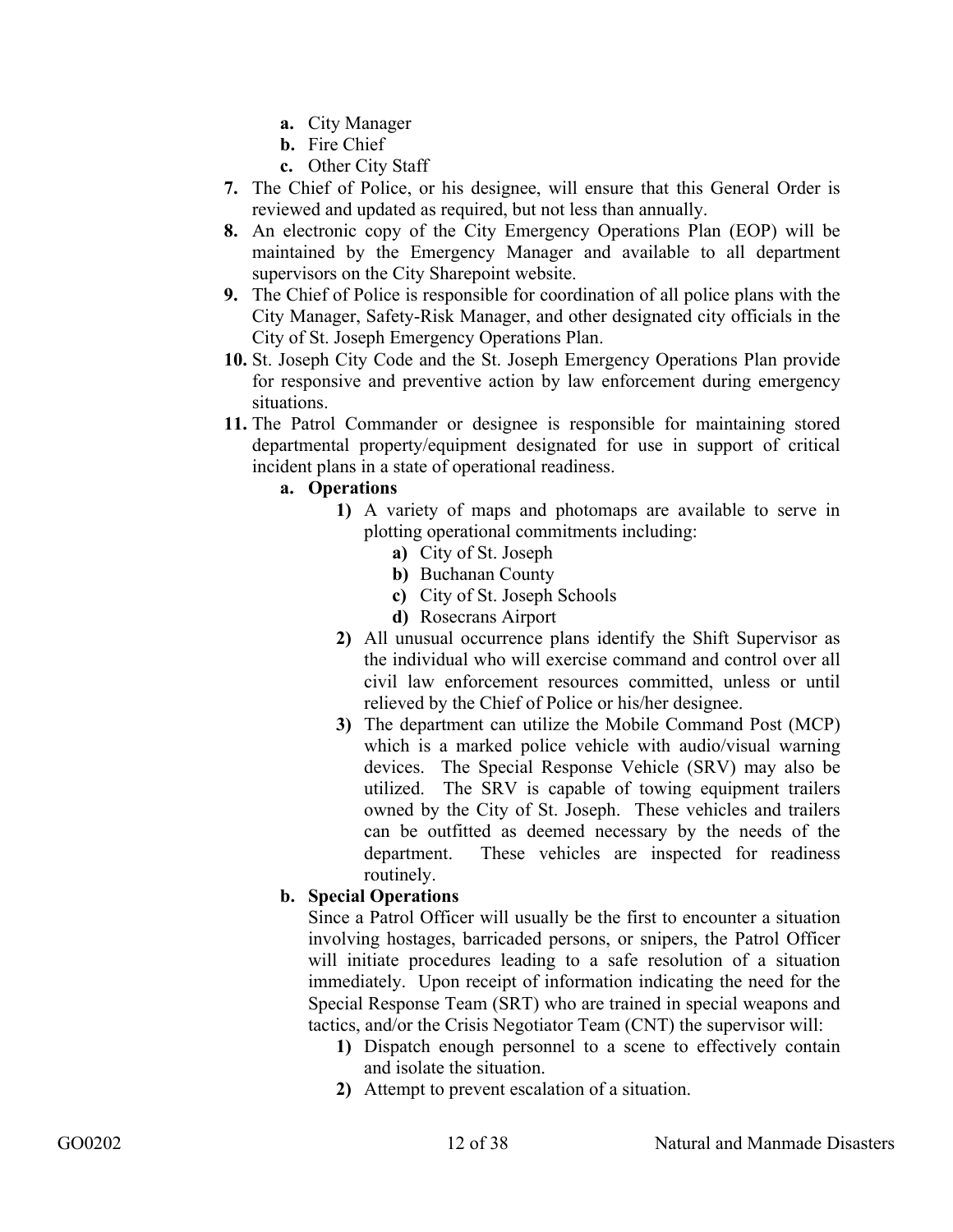- **3)** Take any action deemed necessary to protect life.
- **4)** Request through dispatch a response from the S.R.T. and give a location for a staging area that is close proximity to the crisis site.
- **5)** Establish a perimeter with patrol personnel until arrival of S.R.T., at which time S.R.T. members will assume responsibility for the inner perimeter, and Patrol personnel for the outer perimeter. The S.R.T. team leader will receive a briefing by the incident commander to include coordinating communications and roles regarding the incident.
- **6)** Have all persons evacuated from the immediate area to a safe location. If a situation persists, arrange for shelter and provide necessary support services.
- **7)** Arrange for the care and evacuation of any injured persons by ambulance to an established triage area and on to the appropriate medical facility.
- **8)** Alert necessary emergency agencies such as the Fire Department and emergency medical personnel, and have them stand by in the staging area. Responding personnel will be informed of the type of situation and the safest entry. Additional surveillance services will report to the staging area for coordination with Command Staff.
- **9)** Place vehicles in appropriate locations for surveillance and any pursuit that may develop.
- **10)** Have officers control travel routes near the scene.
- **11)** Have the Communications Center notify the Patrol Shift Commander, Patrol Division Commander, and Chief of Police.
- **12)** If there is a hostage situation, or the potential for a hostage situation to develop, have the Crisis Negotiation Team (CNT) dispatched to the scene.
- **13)** Have a K-9 Unit dispatched to the scene, if appropriate.
- **14)** Establish a surveillance post that is to be manned by patrol officers until relieved by the S.R.T.
- **15)** Establish a command post in a safe location in as close proximity to the situation as possible, limiting access to essential personnel only.
- **16)** The Incident Commander should remain in the command post and keep it stationary, arranging for staffing of a staging area outside the danger zone, and seeing that additional personnel remain in this area until assigned to further duty.
- **17)** Have the Communications Center establish communications and/or provide information to other agencies as necessary.

#### **c. Special Operation Call Out**

**1)** Shift Supervisors have general information on the knowledge, skills and abilities of their assigned personnel and should use this information in assigning or calling out officers for use in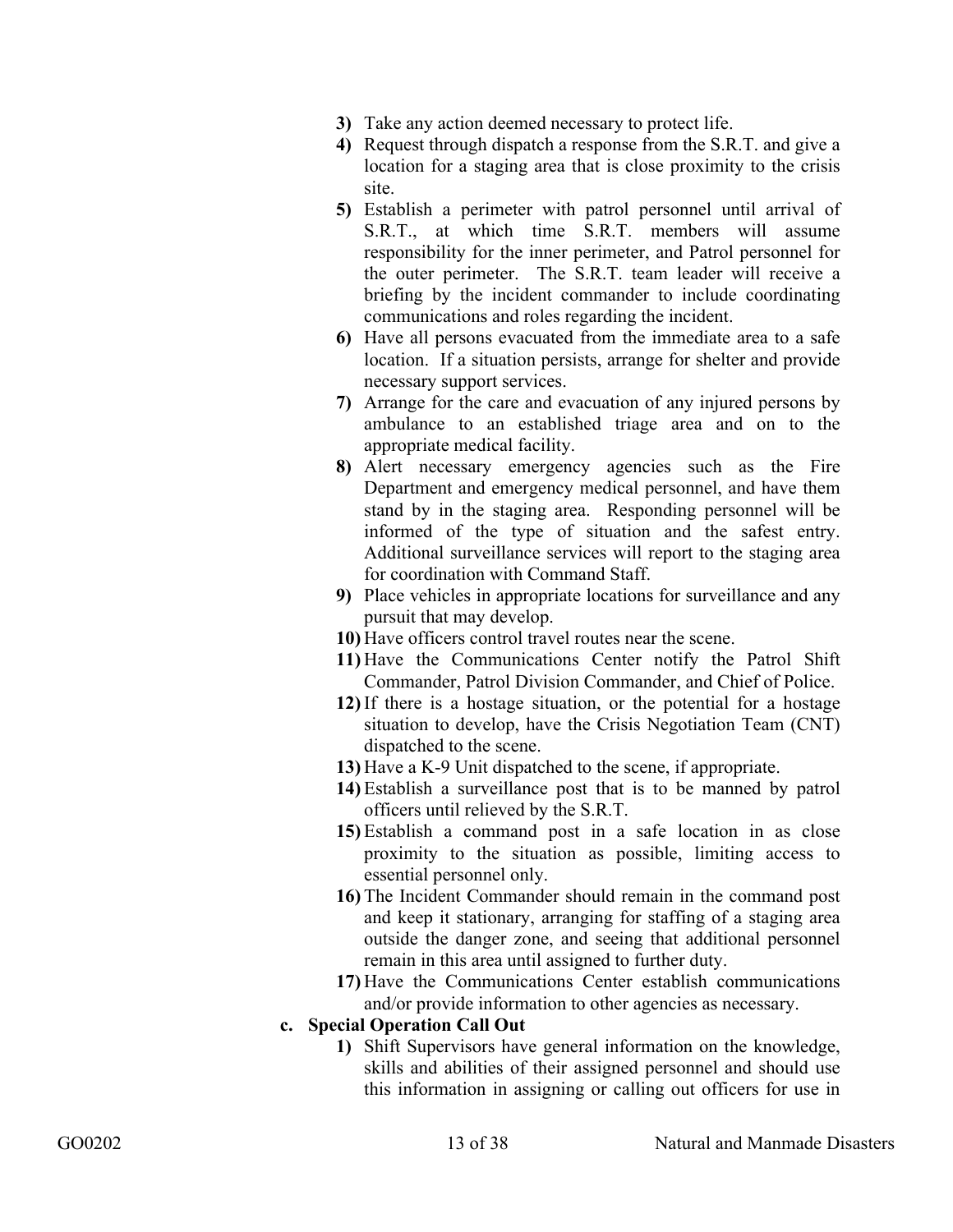special operations. Supervisors should specifically attempt to utilize officers by their qualifications, training, physical fitness and agility, and interpersonal communication skills. Officers should be selected that are best suited for the specific situation.

- **2)** Officers selected for such special operations will be under the command and control of the police supervisor directing special operation(s) until properly relieved.
- **3)** The equipment needed for special operations is available in the DWI Enforcement Trailer and in the Special Response Van.
- **4)** The Special Response Team (SRT) will conduct all operations requiring the use of special weapons and tactics. The SRT will maintain mutual aid agreements with other agencies that are equally trained in the event that additional elements are needed for a complex operation. The St. Joseph Communication Center maintains phone numbers and a procedure for calling out the SRT.
- **5)** Hostage negotiations will be conducted by the Crisis Negotiator Team (CNT). Members of this team are trained and experienced in dealing with tactical negotiations during hostage incidents. Members of the CNT will routinely train with the SRT in the area of barricaded subject and hostage incidents. The St. Joseph Communications Center maintains a contact list for members of the CNT.
- **6)** Bomb disposal operations must be conducted by personnel properly trained in Explosives Ordinance Disposal (EOD) The department maintains mutual aid agreements for this service and the telephone numbers are available to dispatchers.

#### **C. Planning Responsibility**

- **1.** The Patrol Commander will be responsible for supervising special operations. Special operations will include:
	- **a.** Special Events (Parades, Festivals, Mardi Gras, etc.)
	- **b.** Covert Patrol Operations
	- **c.** Natural and Man-Made Disasters
	- **d.** Civil Disturbances
	- **e.** Emergency Mobilizations
	- **f.** Mass Arrest and Detention
	- **g.** Barricaded Persons
	- **h.** Hostage Situations
	- **i.** Hostage Negotiators
	- **j.** Bomb Threats and Bomb Emergencies
	- **k.** Canine Units
	- **l.** Motor Unit
- **2. Special Events** 
	- **a.** Annual special events include parades and other similar events, each of which are routinely covered in special plans.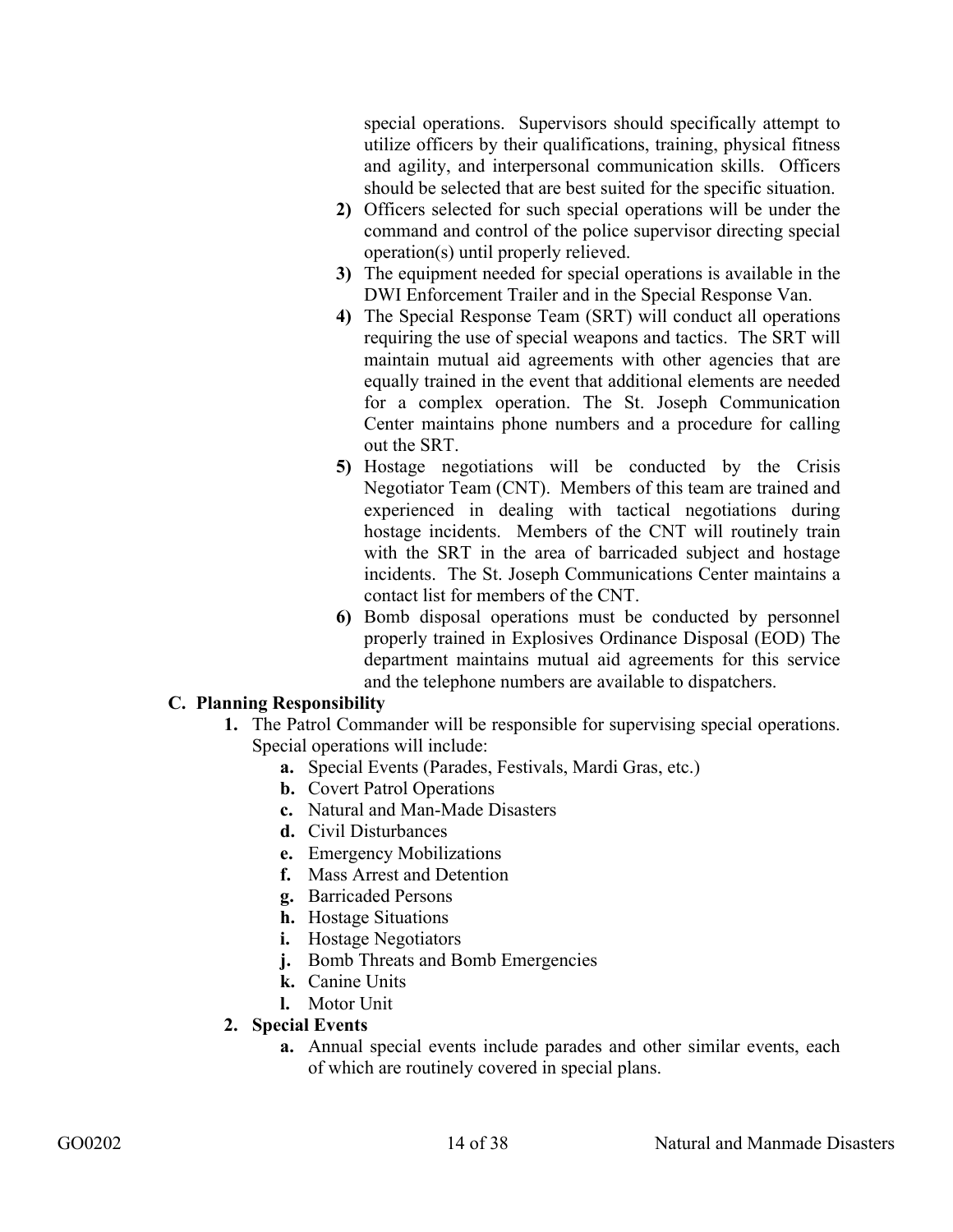- **b.** The Traffic Supervisor will perform the duty of Special Event Coordinator. He/She shall coordinate special event plans which will include at a minimum:
	- **1)** Special personnel qualification requirements, if any
	- **2)** Command and control
	- **3)** Written estimates of traffic, crowd, and/or crime problems anticipated
	- **4)** Logistics requirements
	- **5)** Coordination inside and outside the department
	- **6)** Contingency plan for traffic direction and control
	- **7)** After-action report

## **3. Mobilization/Call-out**

- **a.** In any emergency or special operations situation where additional department resources are required, the Shift Supervisor may hold the present shift over, call-out the next shift due in, or call-back the last shift off duty so that personnel from two shifts are available.
- **b.** In case of a call-out, the police supervisor will call personnel in the following order:
	- **1)** Next shift due to work
	- **2)** Shift just relieved
	- **3)** Staff and administrative officers, investigators
- **c.** As part of the call-out procedure, the on-duty supervisor will contact the supervisor of the shift to be called in and advise him or her of the situation and give instruction about the primary and alternate assembly areas, special uniforms, equipment, or personnel needs. The on-duty supervisor will have the Communications Center or their designee contact all personnel required and instruct them as to primary and alternate assembly areas to report, and any special uniforms or equipment needed, special provisions for communications or personnel needs. The supporting shift supervisor will ensure that all called-out personnel are in proper mental and physical condition to perform duty, and properly equipped and uniformed upon their arrival for duty.
- **d.** In emergency situations such as natural disasters or civil disturbances, the shift supervisor may initiate the emergency mobilization procedures. There are three stages of emergency readiness that the supervisor may initiate:
	- **1)** Stage One: All sworn officers are notified of conditions and requested to stay in contact with the department either by phone or radio until the alert is lifted.
	- **2)** Stage Two: The next shift scheduled to come on duty will report as soon as possible to assist the shift presently on duty.
	- **3)** Stage Three: All sworn officers will report for emergency duty immediately.

During a Stage Two or Stage Three alert, regardless of scheduling, no Officer will be released from duty until authorized by a supervisor.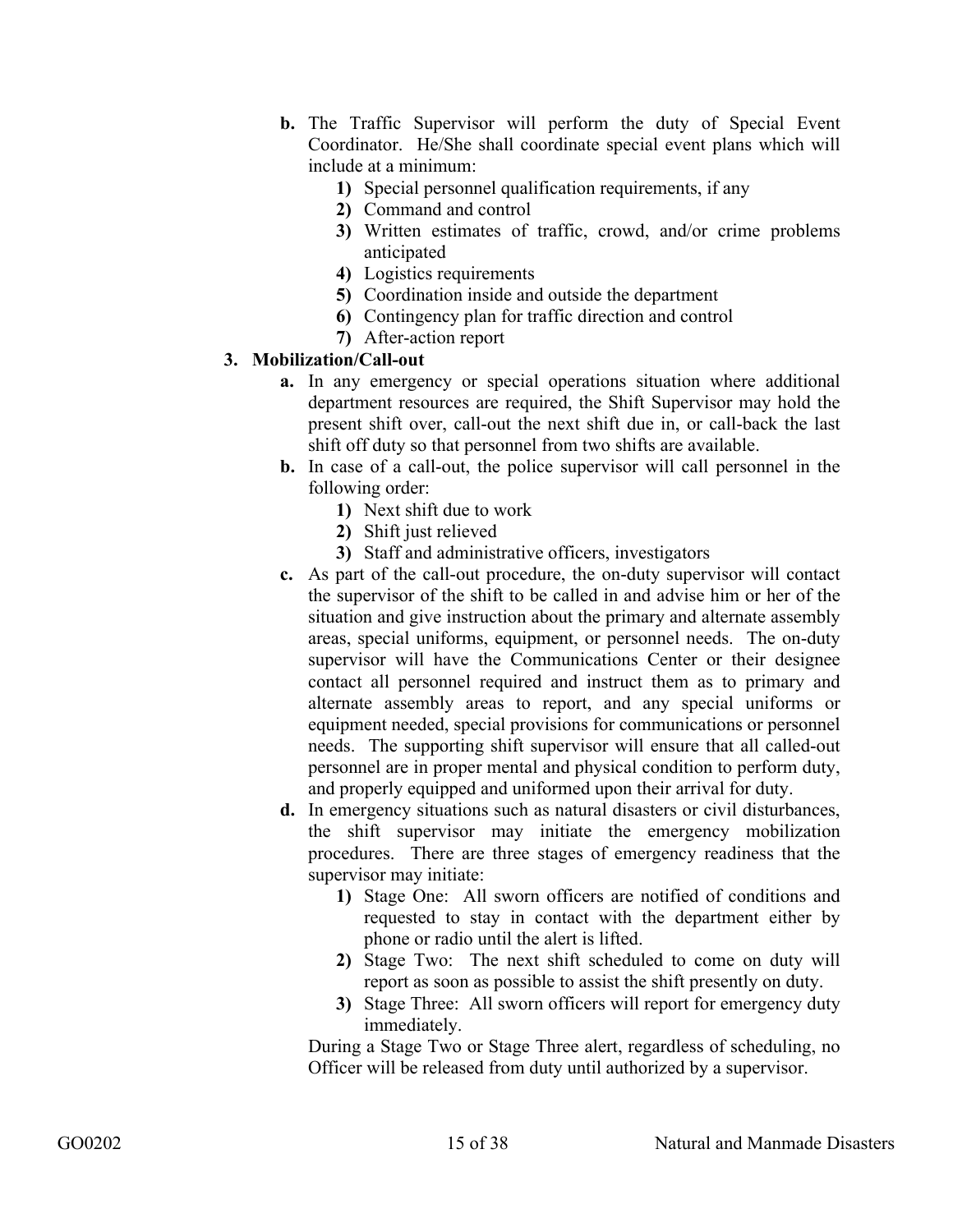- **e.** The distribution of equipment to responding officers will be the responsibility of the on duty supervisor in emergency situations. In situations where adequate notice and planning are available, the distribution of equipment will be accomplished by an officer assigned by the commanding officer.
- **f.** Some special operations are planned in advance and where possible additional personnel required will be given advance notification of time, place, uniform, duties, etc. Emergency operations may only allow an advance notification of minutes. When advanced notification is made, each responding officer will be advised of a primary staging area and an alternate staging area.
- **g.** Time permitting, call-out for intricate special operations such as a complex raid plan, will include sufficient time for briefing of all personnel and rehearsal.
- **h.** During the mobilization call out, the supervisor will coordinate with other emergency management personnel providing them with staging area and other resources as needed.

## **4. Search and Rescue**

The St. Joseph Police Department does not conduct search and rescue. This is the responsibility of the St. Joseph Fire Department, but the Police Department will assist when requested to do so.

# **5. Emergency Operation Drills**

Annually, the St. Joseph Emergency Manager or designee and various department heads may develop an emergency drill designed to examine and test operational readiness. The time and date of the exercise will be announced to members of the department. Following completion of the drill, a critique will be conducted and a report will be forwarded to the appropriate personnel.

# **D. Natural / Man-Made Disaster Plan**

# **1. Definitions**

- **a.** Natural Disaster: Tornado, storm, flood, high water, wind-driven, earthquake, drought, snow or ice storm, fire, or other natural catastrophe resulting in damage, hardship suffering, or possible loss of life.
- **b.** Man-Made Disaster: Industrial or transportation accident, explosion, conflagration, major power sabotage, hazardous materials incident, and other events that threatens or causes property damage, human suffering, hardship, or loss of life.

# **2. Authority for Placing Plan into Operation**

**a.** Shift Supervisors are authorized to place this plan into operation. Appropriate notification of the situation requiring plan implementation must be made to supervisory personnel. The Chief of Police will immediately notify the City Manager of the situation and will keep him/her advised of any changes so that the City of St. Joseph Emergency Operations Plan may be implemented if necessary without delay.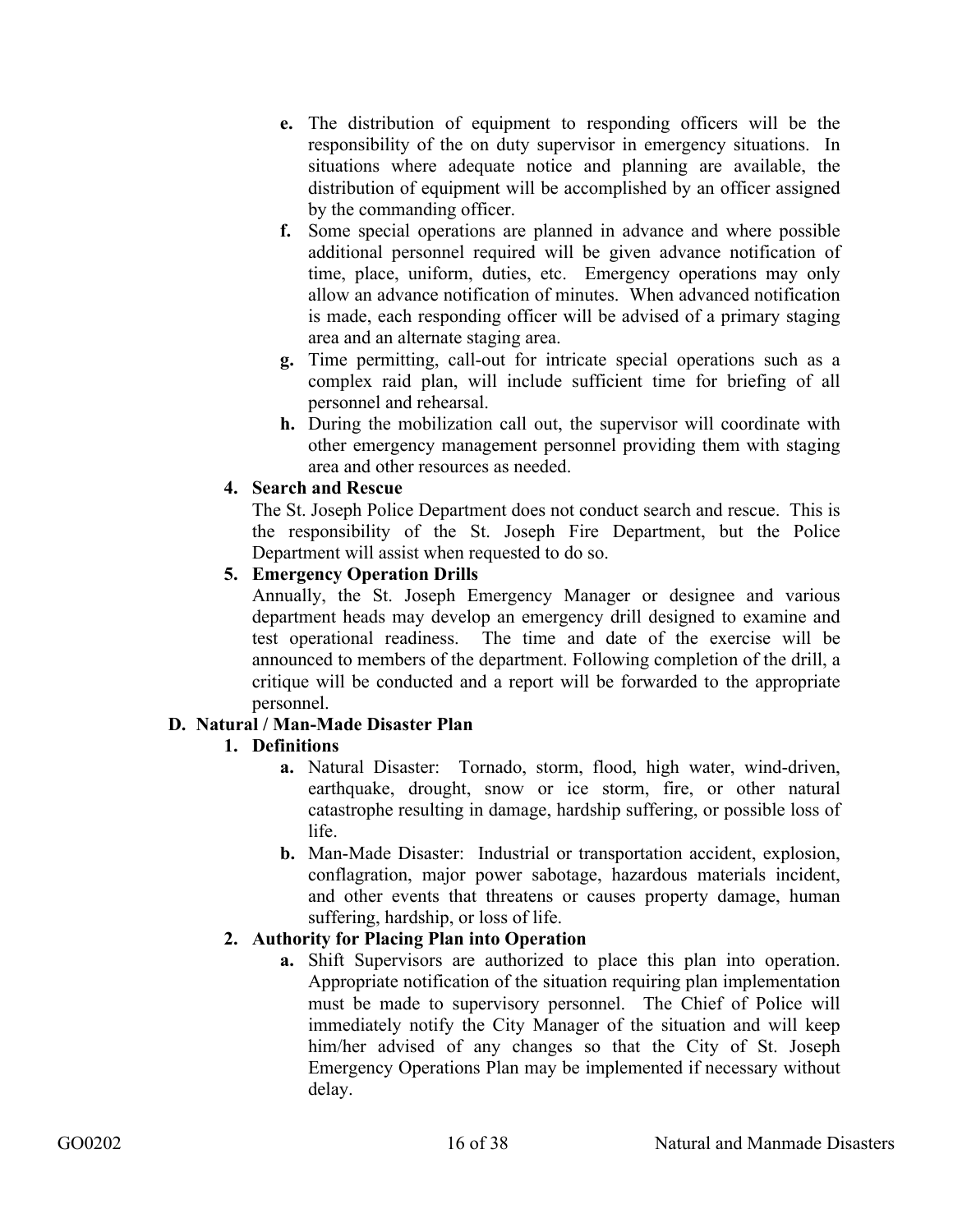**b.** The Supervisors will then be responsible for implementing the plan until relieved by the Chief of Police or a Supervisor of higher rank.

## **3. Departmental Resources**

- **a.** Supervisors implementing this plan may determine what additional department resources are required in terms of personnel and/or equipment and shall determine if ICS should be activated.
- **b.** The shift supervisor may initiate the emergency mobilization procedures as outlined in this General Order.

## **4. Disaster Operations**

- **a.** The exact nature of the disaster, buildings or areas affected, locations, potential dangers, etc., all will determine the exact nature of police response. The police supervisor will give consideration to the following areas.
- **b.** Information: All police units at the scene of a disaster must provide a continuous flow of information concerning the conditions found, so that the police supervisor can evaluate the magnitude of required responses. The dispatcher should also obtain information for the police supervisor from other emergency services, utilities, etc. as available.
- **c.** Field Command Posts: Depending on the nature of the disaster, a field command post may be established in the vicinity of disaster. The command post will be the police vehicle of the ranking officer present at the scene or the Mobile Command Unit. In any major disaster, the command post will be located at a designated area by Shift Supervisor or Chief of Police.
- **d.** Communication: The Shift supervisor must communicate necessary information to emergency services, utilities, city departments, and until the Department PIO arrives, the media.
- **e.** Casualty Information: In any situation involving casualties, provision of casualty information will be the responsibility of the hospital and public inquiries will be so directed.
- **f.** Public information/Media Relations: Police Supervisor will establish a media information briefing point whether in the vicinity of a smallscale disaster or at City Hall in case of an area-wide disaster or pandemic. On a regular basis, information will be provided directly to media representatives by the designated Public Information Officer. All media agencies will be advised that no telephone inquiries will be responded to in order to reduce the burden on dispatchers and telephone lines.
- **g.** Other Law Enforcement Agency Support: The Shift Supervisor should advise the Buchanan County Sheriffs Office and the Missouri State Highway Patrol Troop H Office of any disaster and may, subsequently, request additional law enforcement support as required.
- **h.** Military Support/ Martial Law: Any disaster of the magnitude to require military support or the imposition of curfew or martial law will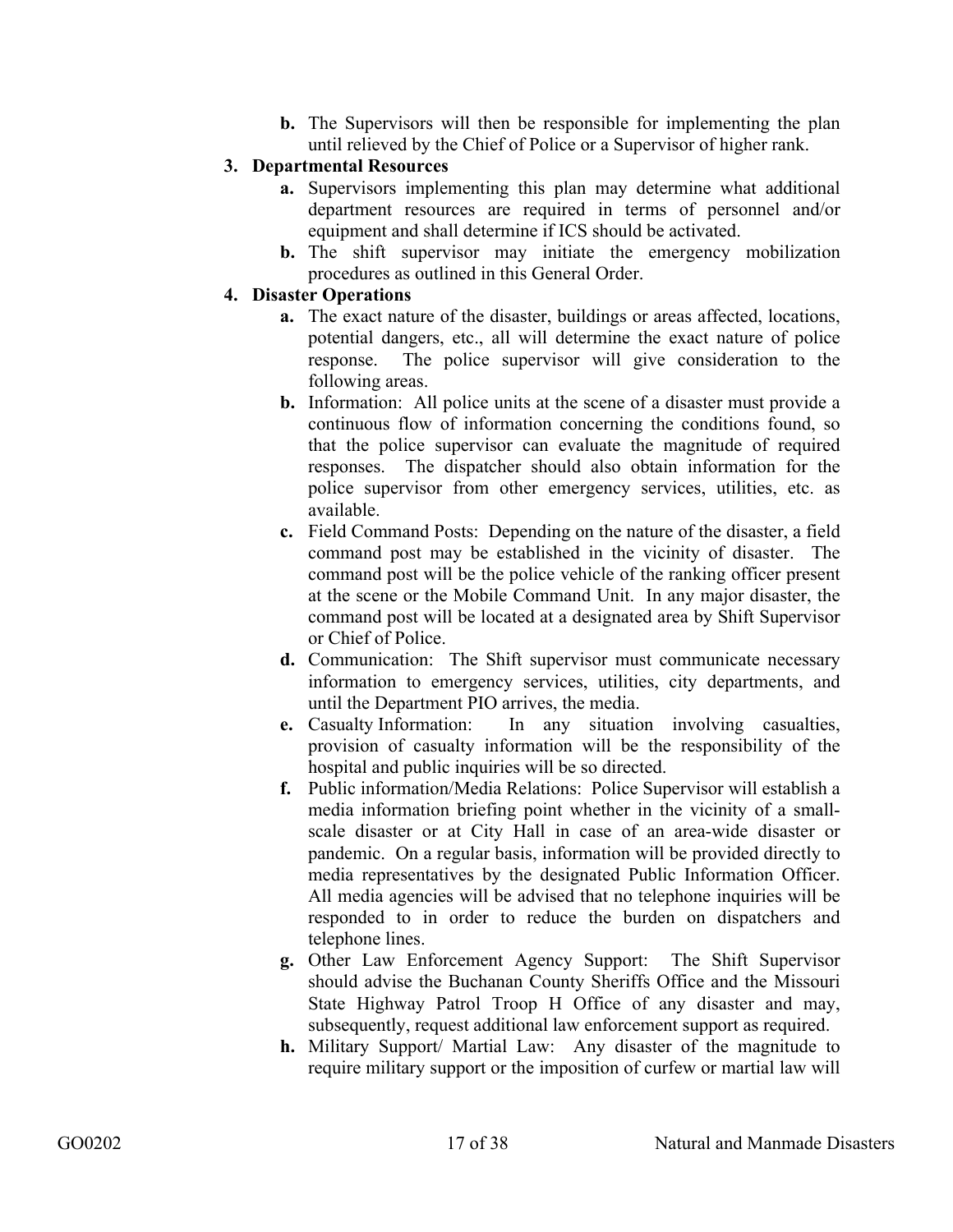be handled in accordance with the City of St. Joseph Emergency Operations Plan.

- **i.** Building Security: The involvement of one or more buildings, public or private, can generate a requirement for provision of security to prevent looting, theft, or trespass.
- **j.** Traffic Control: It may be necessary to block roads and reroute traffic away from the affected area. Emergency service units should be so advised, announcements made over local radio stations, etc. Procedures to be followed:
	- **1)** First responding units to notify the supervisor of the situation.
	- **2)** The supervisor will assess the situation and determine the initial area to be controlled and will strategically set up the rerouting of traffic and call in additional resources as needed including mutual aid to request assistance from other agencies.
	- **3)** At scenes involving biological, pandemic, nuclear or other hazardous material incidents, the supervisor would consult with the fire department incident commander for determining if the perimeter needs to be expanded or evacuation routes set up as soon as possible.
- **k.** Damage Control: Necessary Public Works and utilities companies should be notified of road clearance needs, broken mains, downed lines, etc.
- **l.** Equipment Requirements: Any special equipment needs should be coordinated with the Chief of Police.
- **m.** Control: Factual information must be provided to media representatives particularly regarding any rumors. All police personnel will ensure that the police supervisor is advised of any rumors heard, so that the supervisor can provide factual information, as available, to media representatives.
- **n.** De-Escalation Procedures: The Incident Commander will ensure an orderly de-escalation of controls and personnel as the disaster is controlled / overcome.
- **o.** Transportation: Any special transportation needs may be requested from appropriate city departments or other emergency services.
- **p.** After-Action Reports: Shift Supervisors involved will debrief officers and prepare action reports concerning all police activity during a disaster incident as well as any recommendations concerning procedures for future problems. A completed after-action report will be submitted to the Chief of Police by the Patrol Commander. After – action retorts will include any budgetary impact, commitments, obligations, etc.

#### **E. Civil Disturbances / Mass Arrest Plan**

#### **1. Authority for Plan Implementation**

**a.** Shift Supervisors are authorized to implement this plan. Appropriate notification of implementation must be made to supervisory personnel in accordance with this General Order.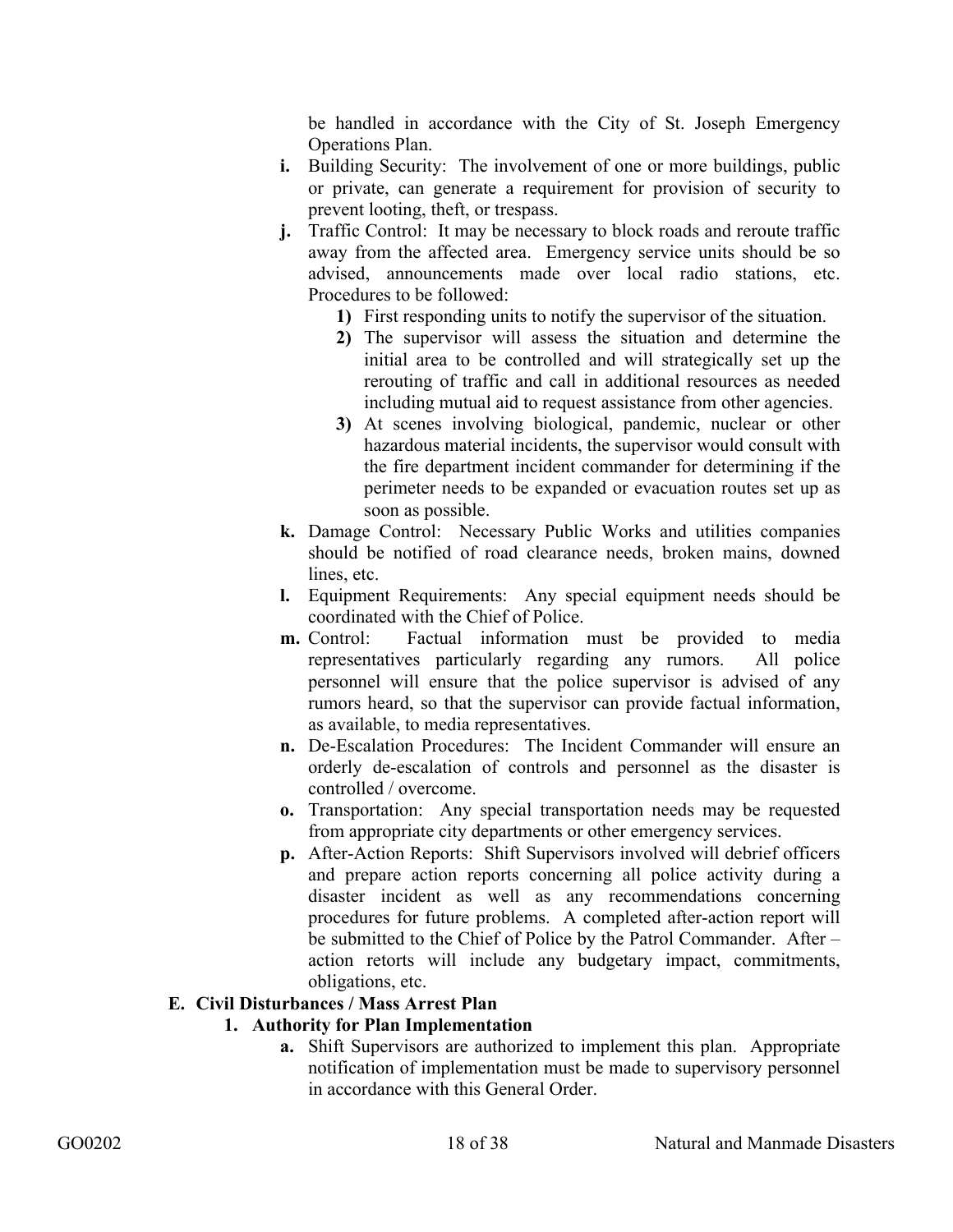- **b.** The Chief of Police will immediately notify the City Manager of the situation an will keep him/her advised of any changes so that the city of St. Joseph Emergency Operations Plan may be implemented if necessary without delay.
- **c.** The Shift Supervisor will be responsible for implementing the plan until relieved by the Chief of Police or a Supervisor of higher rank.

## **2. Departmental Resources**

The shift supervisor implementing this plan shall determine what, if any, additional departmental resources are required in terms of personnel and/or equipment.

- **a.** Additional personnel may be called back in accordance with this General Order.
- **b.** For additional equipment needs beyond that readily available to shift supervisor, the Patrol Commander will be contacted.
- **c.** Each officer shall wear their department issued protective vest and have readily available their department issued equipment.

## **3. Duties of First Officer on Scene**

The duties of the first officer(s) arriving at the scene of disturbance include:

- **a.** Observe the situation from a safe distance and determine if the crowd is peaceful or potentially violent.
- **b.** Notify the dispatcher as to the seriousness of the situation and request the Shift Supervisor and additional backup to respond.
- **c.** Attempt to identify, by observation, the leader of the group.
- **d.** Consider activation of ICS.

# **4. Duties of Shift Supervisor**

Upon arrival at the scene, the Shift Supervisor can assume command until relieved by higher authority. Shift Supervisor duties and responsibilities shall include:

- **a.** Assessing situation for seriousness and potential danger. If the situation is minor in nature, it may be handled with existing resources.
- **b.** Maintaining communications with the dispatcher providing such information as:
	- **1)** Estimated size of the crowd and area involved
	- **2)** Gauging the mood of the crowd
	- **3)** Weapons, if any, involved
	- **4)** Any destroyed property involved
- **c.** Establish a command post from his/her vehicle or the Mobile Command Post, utilizing the police radio for communication.
- **d.** Deciding on number of personnel/equipment needed. If a call back is initiated, the Shift Supervisor will determine the staging point and equipment to be worn.
- **e.** Instruct dispatch to make proper notifications, to include:
	- **1)** Command Staff via chain of command
	- **2)** Fire Department- to stand by in area
	- **3)** EMS
	- **4)** Mosaic Life Care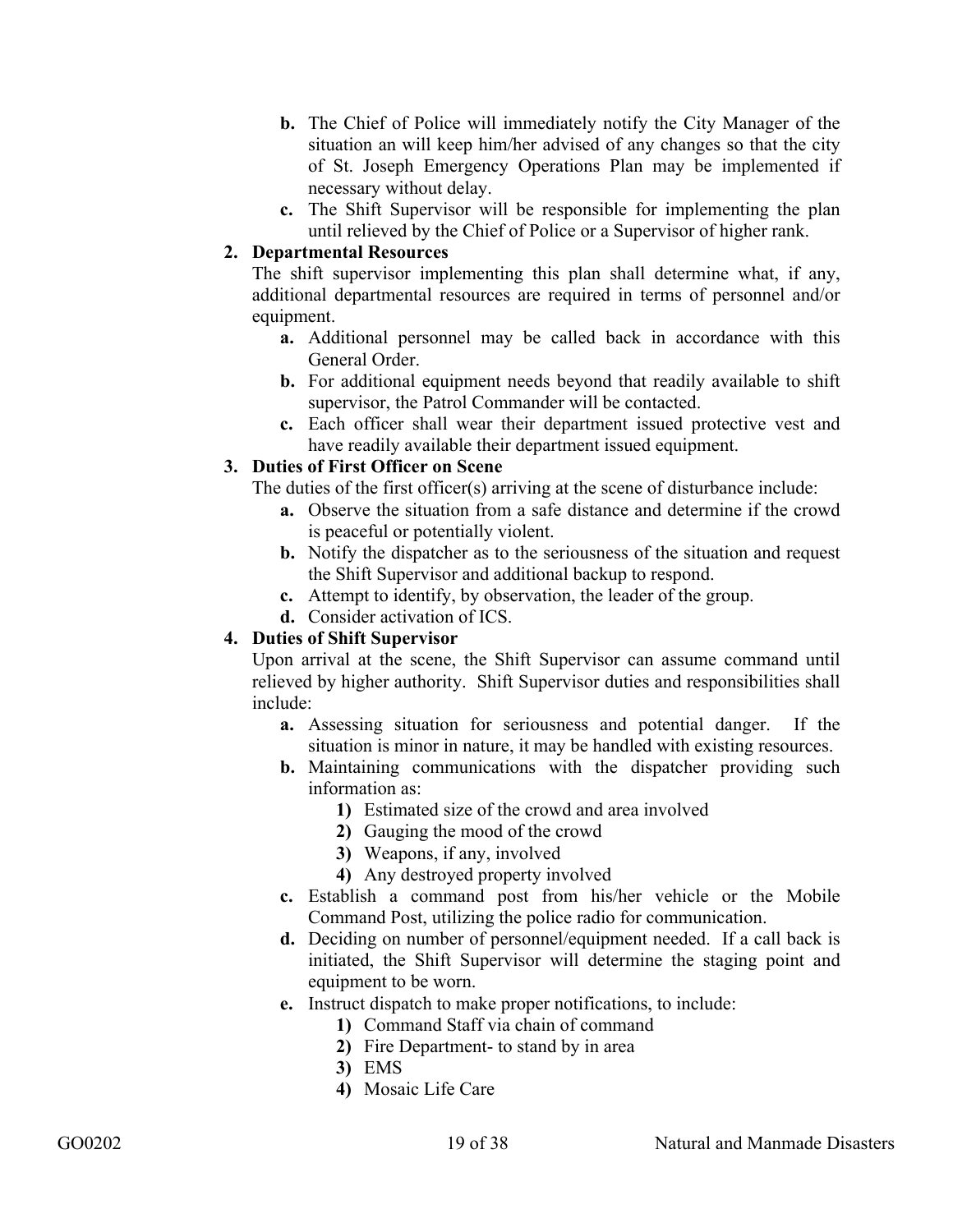- **5)** Buchanan County Sheriffs Office
- **6)** Highway Patrol
- **7)** Ethnic / Civic Group Leaders
- **8)** Media- to provide public information
- **9)** Missouri Army National Guard- assistance may be requested only by the City Manager. Such requests may be issued by telephone and must be directed to either the Adjutant General or the National Guard Command Staff in Jefferson City.
- **f.** Instruct officers as to traffic control in disturbance area.

#### **5. Duties and Responsibilities of Dispatchers**

When a civil disturbance arises, dispatchers will:

- **a.** Make appropriate notifications requested by police supervisor. Officers, notified of call back will be told when and where to report and what personal equipment will be needed.
- **b.** Make media referrals to the Chief of Police or his designee.
- **c.** Inquiries concerning any casualties will be referred to the hospital where injured persons were transported to for treatment.

#### **6. Operations**

Once appropriate and adequate personnel are in place (i.e. Field Force), the police supervisor will:

- **a.** Approach crowd and inform the leader or leaders that the assembly is unlawful and they have to disperse. If the crowd is violent, this may be accomplished by using the P.A. system in police vehicle.
- **b.** A time limit for dispersal should be established and no extensions allowed.
- **c.** If the crowd fails to disperse and continues its activity the Incident Commander will, after consultation with the Patrol Commander:
	- **1)** Authorize use of CS gas, less lethal munitions
	- **2)** Order formation of police lines and move into crowd for control

#### **7. Transportation**

All departmental vehicles will be available for transportation of officers/equipment to the scene, and for prisoner transportation from the scene. If additional transportation is required, the supervisor shall request assistance from the Buchanan County Sheriffs Office and/ or the Highway Patrol.

#### **8. Public Facility Security**

Attempts will be made to provide security to all public facilities threatened by any crowd to include:

- **a.** City water supply
- **b.** Fire/Rescue/Clinic Buildings and access to these
- **c.** City Hall
- **d.** Schools
- **e.** Utility Supply Locations

**9. Public Information / Rumor Control**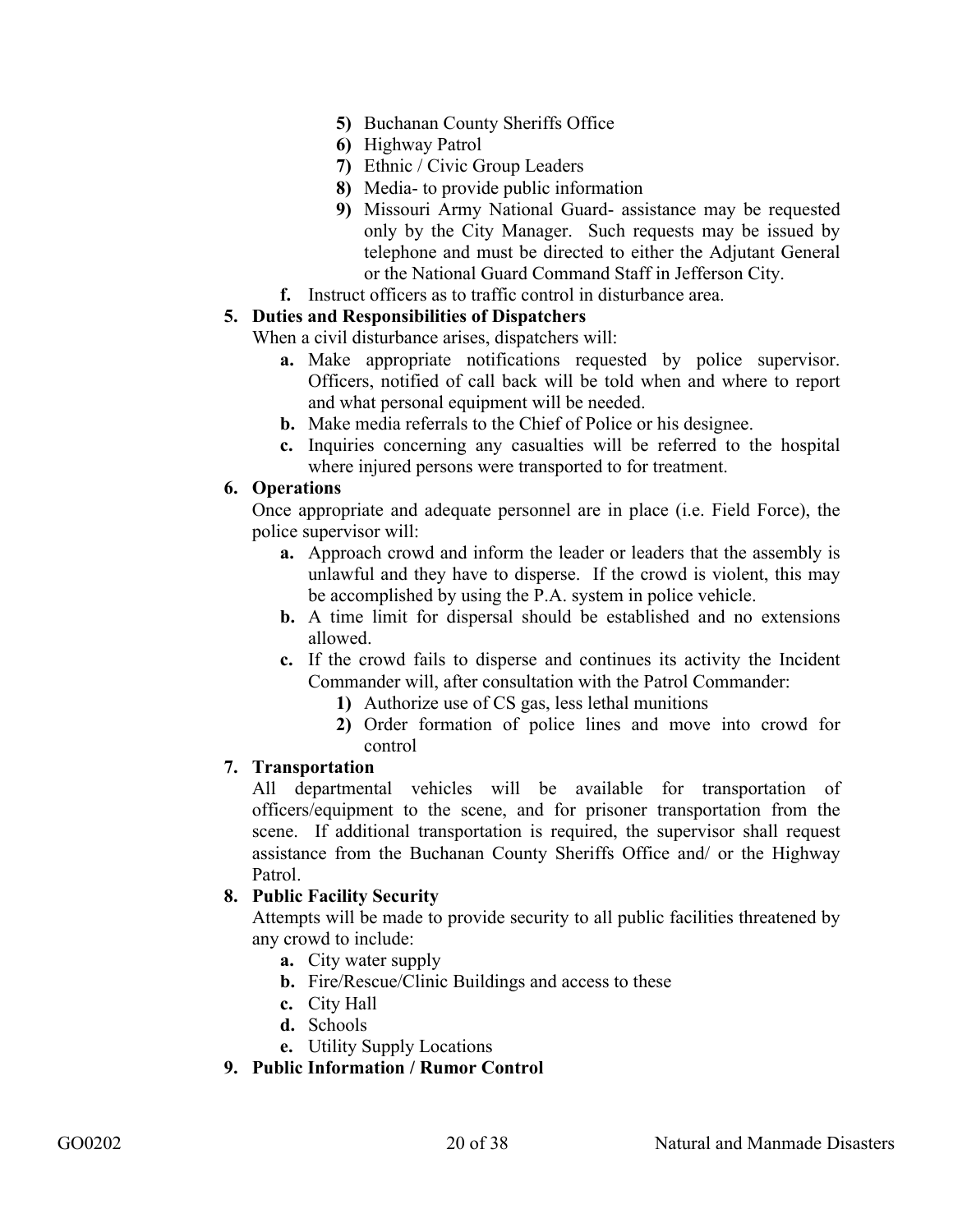Either the Chief of Police, PIO, or designee will respond to appropriate media requests in order to keep the public informed and to dispel rumors.

#### **10. De-escalation Procedures**

Once the disturbance has been brought under control and the situation has returned to normal, the police supervisor will begin de-escalation procedures to include:

- **a.** Disengage Officers as appropriate
	- **1)** On duty officers return to normal patrol operation
	- **2)** Released officers will return issued equipment to the command post
- **b.** Assign officers to remain in the area of the disturbance to protect from any recurrence of trouble. These officers will protect the scene if it is going to be processed for evidence.
- **c.** Discontinue the Command Post

#### **11. Post-Occurrence Duties/After-Action Reports**

The Police Supervisor, upon returning to the police station, will perform the following duties:

- **a.** Debrief officers and get reports/statements for inclusion in the final report
- **b.** Prepare a detailed after action report, providing all factual information about incident to be forwarded through the chain of command to the Chief of Police, along with any appropriate recommendations
- **c.** Provide information to the Chief of Police for media release
- **d.** Arrange for Crime Scene Investigation at the scene
- **e.** Arrange for medical care, food, water and sanitation at the scene

#### **12. Mass Arrest Procedures**

During the course of a civil disturbance mass arrests may occur and must be handled quickly an efficiently providing for security, transportation to the jail, release on summons, arrestee rights, etc. Arrested persons will be removed from the point of the disturbance and brought to a point where initial booking will take place. The police supervisor will establish an arrest team to handle prisoners. Arrest team duties will include:

- **a.** Prisoner will be transported to the Law Enforcement Center Booking Desk where formal charging/booking will take place
- **b.** Arrested persons will be allowed the opportunity to make bond or contact legal counsel at the conclusion of booking
- **c.** Arrested persons who are injured will be given medical treatment before the formal booking begins. The St. Joseph Fire Department and Emergency Medical Personnel may establish a triage to treat minor injuries that do not require hospitalization.
- **d.** Juveniles involved in arrests will be treated according to standard operating procedures
- **13. Use of Force**

The minimum amount of force to affect an arrest or control the disturbance will be used.

#### **14. Retreat of Officers**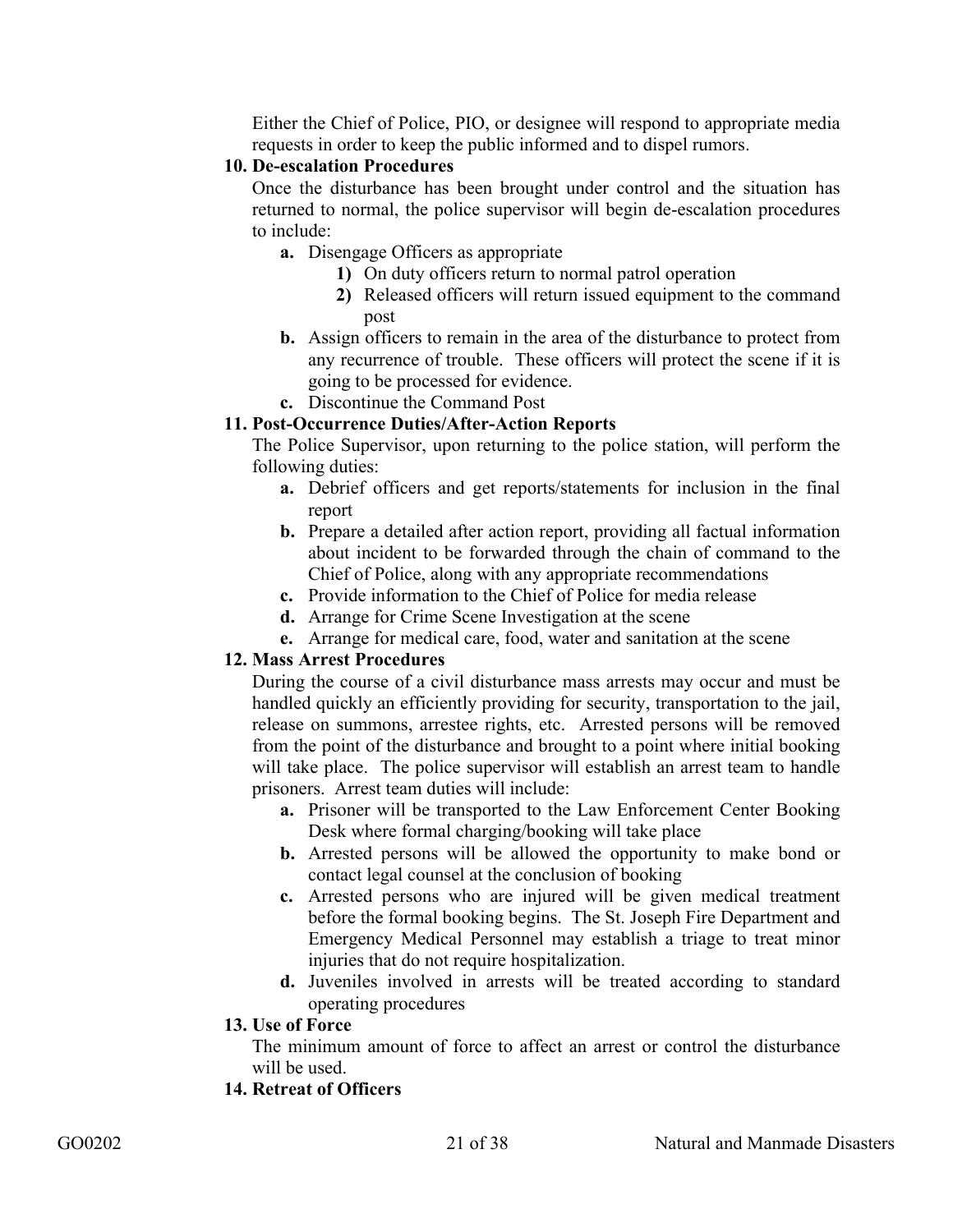At any time the On-Scene Supervisor feels the crowd is beyond the control of the department, the supervisor is authorized to order a retreat to officers. The supervisor shall form a perimeter, isolating the crowd and advise the Patrol Commander. Additional resources will be requested at that time.

## **F. Hostage/Barricade Situations**

#### **1. General**

The first 10-20 minutes of a hostage/barricade situation are the most emotionally charged and therefore offer the highest potential for danger. Stress levels are high both among police and persons involved. Many of these situations may continue for multiple hours. Time may reduce stress levels and allow the communication process to begin. Additionally, time is needed to assess the situation and to secure the area surrounding the incident. Request for the Special Response Team will be made through the team Commander or his/her designee. In the case that it is determined that a hostage situation is occurring SRT will be immediately requested. An officer of any rank may request SRT at the scene of a confirmed hostage incident.

#### **2. Initial Responding Officer Responsibilities**

Hostage situations may arise from a variety of incidents. Some of these include: domestic violence, escape from custody, for political or ideological reasons, or by emotionally disturbed persons. The life and well being of the hostages have top priority. All members shall implement the following procedures:

- **a.** When confronted with a hostage situation take up a safe position offering cover and concealment. Members may use deadly force in accordance with department policy. Unless there is imminent danger of death or bodily harm, officers should take no overt action to apprehend the hostage taker.
- **b.** The primary goal of the initial officers on the scene is to stabilize the situation. Do not grant any demands by a hostage taker. Stall for time until hostage negotiators are in place. Time is essential and the more time the officer can buy the better.
- **c.** Officers shall assist in gathering as much information as possible about the situation as directed by the scene commander.

#### **3. Incident Commander Responsibilities**

Upon arrival at the scene, if he/she deems it necessary the Shift Supervisor can assume Incident Command of all police personnel and make all appropriate decisions, until such time as he/she is relieved as described in this General Order. Since accomplishing all of these tasks may take time, it is important to thoroughly brief the personnel assuming command of the incident to ensure that nothing is overlooked. The duties and responsibilities of the incident commander include:

- **a.** Request response from SRT and Crisis Negotiators. Upon their arrival they shall be briefed by the incident commander.
- **b.** Ensure Communications between tactical and hostage negotiation personnel. SRT will be responsible for any tactical operations plan. Time permitting; these plans will be briefed to the Incident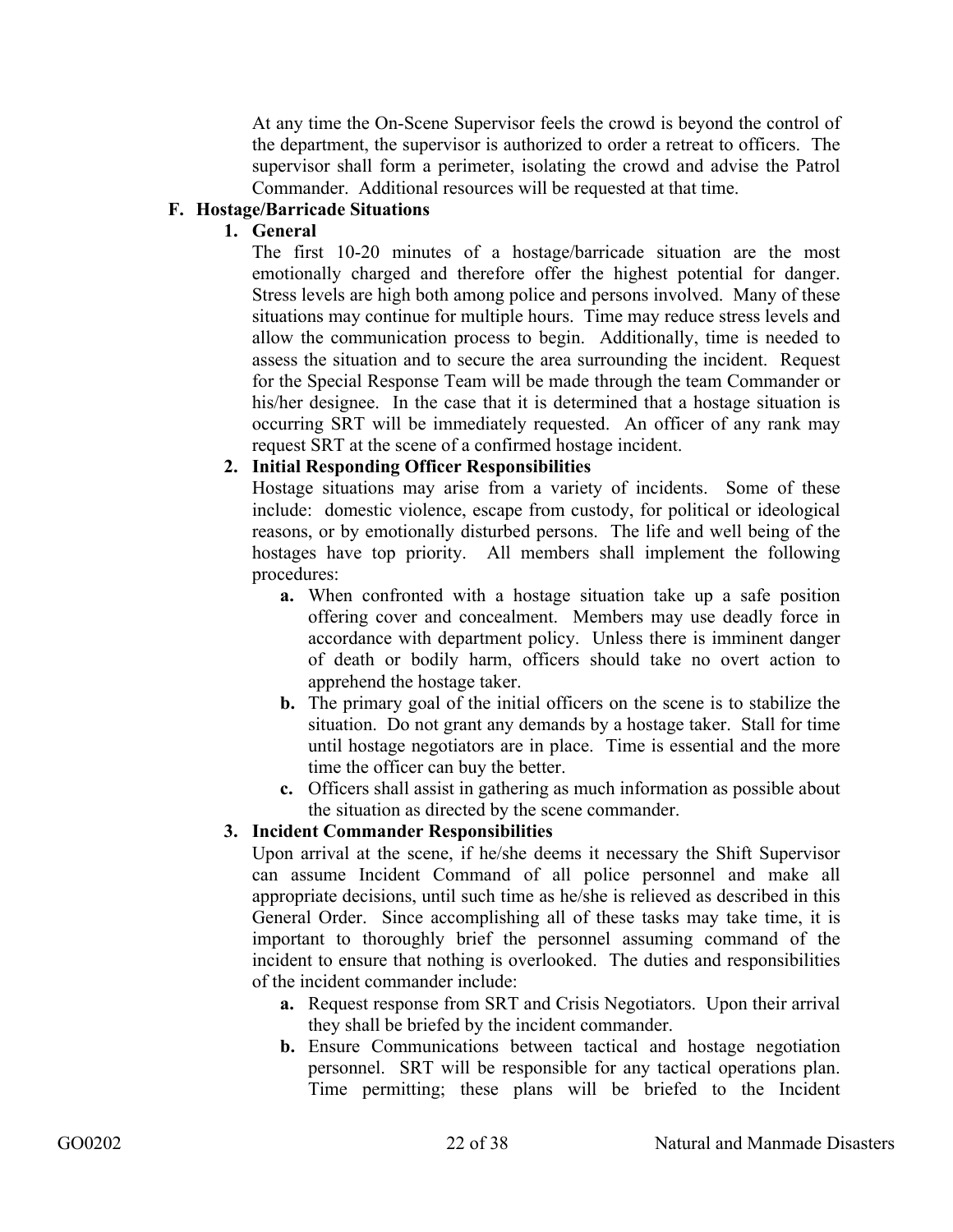Commander prior to action. The Incident Commander will be responsible for notifying the Chief of Police and command officers.

- **c.** Begin assembling resources from within the department and from any outside agencies such as the St. Joseph Fire Department, St. Joseph Light and Power, Public Works, or the St. Joseph School District (for school incidents). Personnel from civilian agencies summoned to help will not be placed in potentially dangerous areas. If there is the possibility of multiple casualties Mosaic Life Care and other area hospital emergency rooms will be put on standby.
- **d.** The incident commander and all personnel involved should maintain communications security. Sensitive information about plans, personnel dispositions, or tactics should not be relayed "in the clear" on the department's radio frequency. Precautions should be taken so that personnel from other agencies do not divulge sensitive information via their communications.
- **e.** Establish an inside and outside perimeter to ensure a safe area in which to operate and establishment of a central command post.
- **f.** Coordinate the evacuation of innocent persons from the danger area or potential danger area. **Everyone should be treated as a suspect until it is positively determined that they are not.** These people are to be detained in a designated area of safety for identification and intelligence interviews. All intelligence obtained through these interviews shall be relayed to the scene commander.

## **4. Media Access**

The department's Public Information Officer or designee will establish a media briefing area and will provide timely updates to media personnel.

# **5. Negotiating With Barricaded Persons/Hostage Taker**

The negotiation process is one of establishing a trust between the hostage taker and negotiator which involves some "give and take" on both parts.

- **a.** In negotiating, practically all demands are negotiable except supplying gunmen with weapons, ballistic vests, or providing additional hostages or exchanging hostages.
- **b.** Negotiators shall be positioned at a location separate from the Command Post. The location should provide privacy and security for the negotiators and contain the equipment to maintain communications with both the scene commander and hostage taker. "Throw phones", radios, cellular phones, and bullhorns may be used to communicate with the suspect. Negotiators should also be conscious of communications security.
- **c.** The Negotiator can recommend to the on scene supervisor to terminate negotiations at any time he/she determines they are not fruitful.

#### **6. Chase/Surveillance Vehicle/Control of Travel Route**

The On-Scene Supervisor will ensure that, should a hostage situation become mobile, i.e., the hostage taker gets a vehicle, all possible routes of travel are covered by police units. Additionally, surveillance vehicles may be assigned in order to observe activities of hostage takers.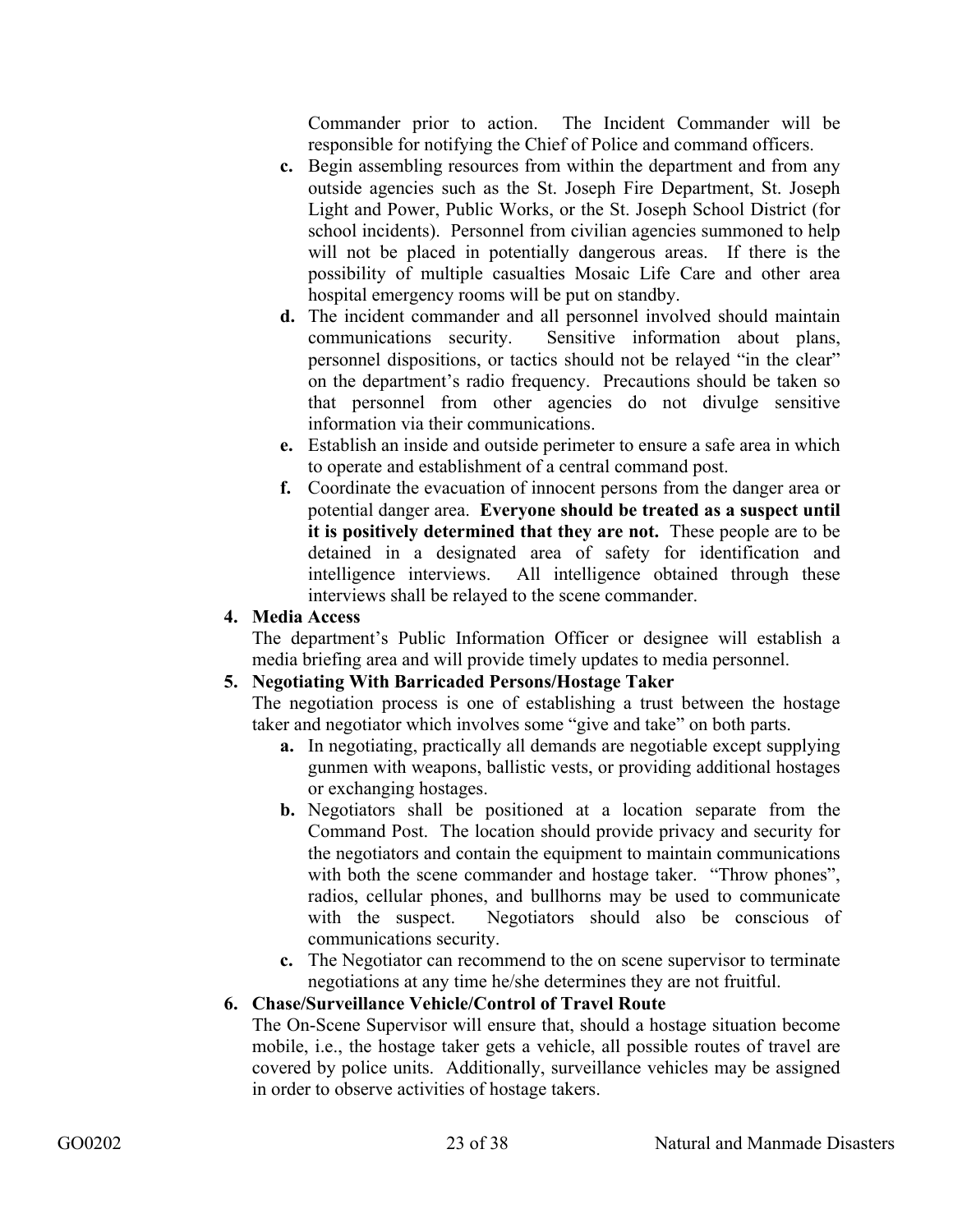# **7. De-Escalation**

Once the hostage/barricaded situation has been resolved the following procedures should be followed:

- **a.** Once the arrest team has secured and searched the suspect he/she will be given any medical treatment needed and should be removed from the scene immediately. If the suspect's injuries are serious enough to warrant hospitalization, the receiving hospital will be notified. An appropriate number of police personnel will be assigned to provide security at the hospital. If not injured, suspects will be transported directly to the police station in a unit equipped with a cage. Suspects should always be accompanied by 2 or more officers for security.
- **b.** Hostage should be removed immediately, upon capture of suspect.
	- **1)** Radio communication should be made that the hostages are coming out.
	- **2)** Medical treatment should be provided, if needed.
	- **3)** Hostages should not be allowed to discuss the incident with anyone until they have been debriefed by department personnel.
	- **4)** The incident commander should assign an officer/investigator to each hostage for debriefing. Hostages will also be notified of services that are available to them as the victims of crime.
- **c.** The crime scene shall be preserved until processed for evidence by officers assigned.
	- **1)** Crime Scene Investigators should be notified to respond.
	- **2)** The area will remain cordoned off until the incident commander declares it open.
	- **3)** Units that are no longer needed should be cleared for normal assignments by the incident commander.
	- **4)** All officers will return all special equipment to the police station.
	- **5)** Investigations will be made for collateral damage to surrounding properties such as bullet holes in neighboring buildings or destroyed lawns and gardens. Investigations include pictures.

# **9. After Action Reports**

All officers will be debriefed after an incident. Information will be collected both for use in the prosecution of suspects and to critique department actions. The incident commander will submit a detailed after action report to the Chief of Police through the chain of command on all hostage/barricaded person incidents containing all facts pertaining to the incident. A copy of this report will be forwarded to the Policy Compliance Manager.

#### **G. Bomb Emergencies**

# **1. Administration**

**a.** Supervisors have the authority to implement this plan and can assume command of operation until relieved by a Commander of higher rank.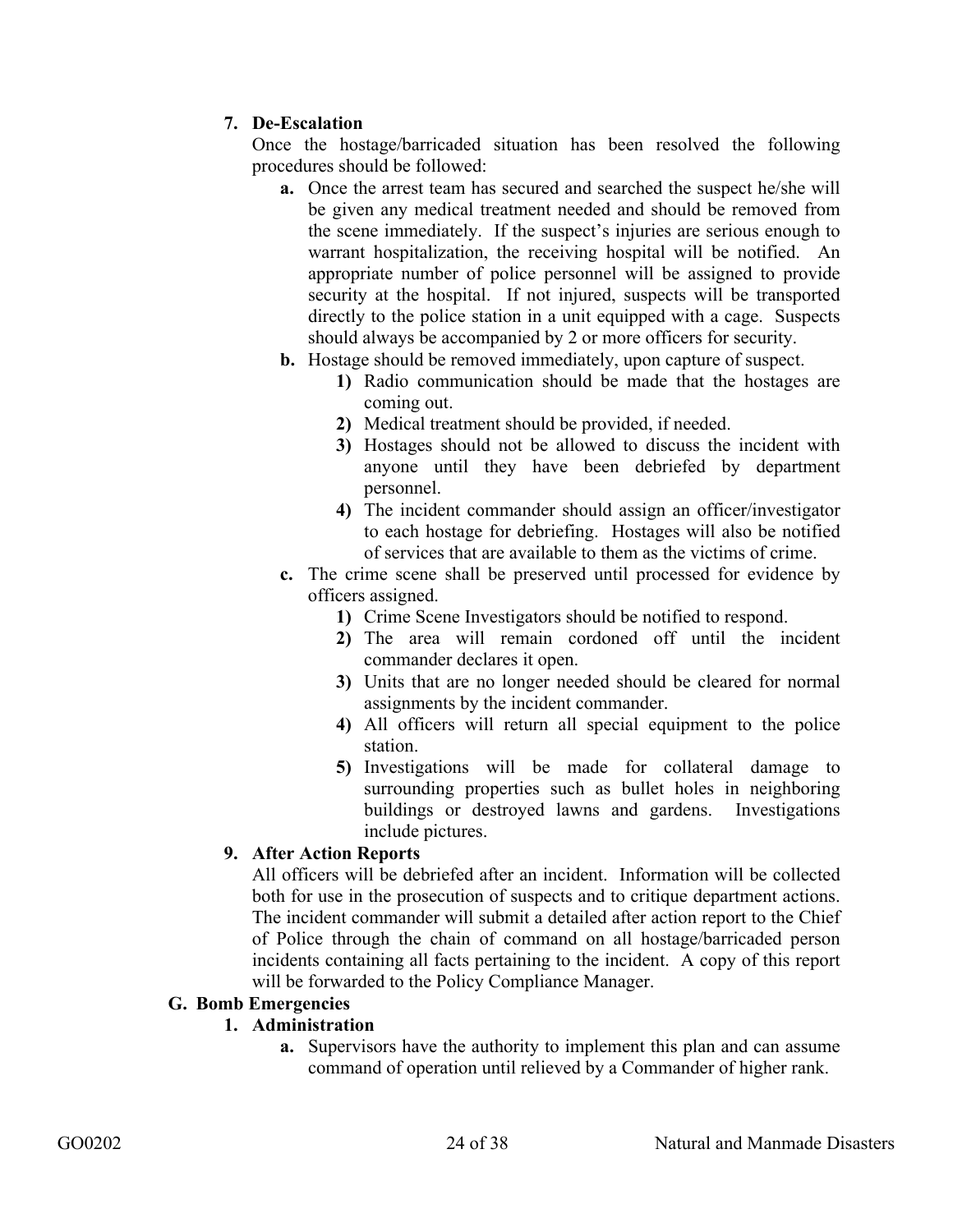- **b.** The initial response to bomb threats will be conducted by patrol officers, while actual bombings will require the assignment of detectives, crime scene investigators, and federal law enforcement agencies. There is an overlap where a bomb threat is a form of extortion or terrorism.
- **c.** If there is an actual bomb explosion, the FBI and ATF must be notified, will respond, and will conduct an investigation. Responding members of the department will perform any life saving functions possible while being aware of the possibility for secondary devices. Officers will then establish a perimeter and provide any assistance required to the FBI and ATF.

## **2. Duties and Responsibilities of the Shift Supervisor**

Upon notification by the dispatcher the Shift Supervisor will immediately respond to the scene, considering the possible need to shut off radios and cell phones while in close proximity to the scene. The Supervisor will:

- **a.** Assess the situation and make a determination on notification of command personnel, detectives, FBI, or ATF.
	- **1)** If a call back of additional police personnel is necessary, the dispatcher will do so in accordance with the mobilization plan outlined in this special order.
	- **2)** Determine what outside agencies should be notified and/or assistance requested such as fire rescue, EMS, hospitals, Kansas City Police Department EOD, Overland Park EOD, or the Army EOD teams out of Fort Leonardwood.
- **b.** Interview the person who received the original call. All details, such as caller's voice, mannerisms, background noises, and time elements should be gathered. The time the call was received is most important since many bombs are activated by some type of watch or clock which restricts "bomber" to a 12 hour period or less.
	- **1)** Instruct officers about traffic control in the general area.
	- **2)** Establish security perimeter around the scene.
	- **3)** Coordinate with outside agencies that have been called, as they arrive.
	- **4)** Activate ICS if appropriate.

# **3. Duties and Responsibilities of Investigating Officer**

Upon arrival at the scene, investigating officer will assume responsibility for completion of the preliminary investigation and begin a follow-up in accordance with established investigative procedures. If an actual explosion has occurred, detailed investigation and crime scene processing should await arrival of FBI or ATF.

#### **4. Evacuation**

**a.** The final decision to evacuate a building based on only a threat must be left up to the management of that building or institution against which the threat was directed. The role of the police is to provide information and recommendations which management officials may choose to use in making evacuation decisions.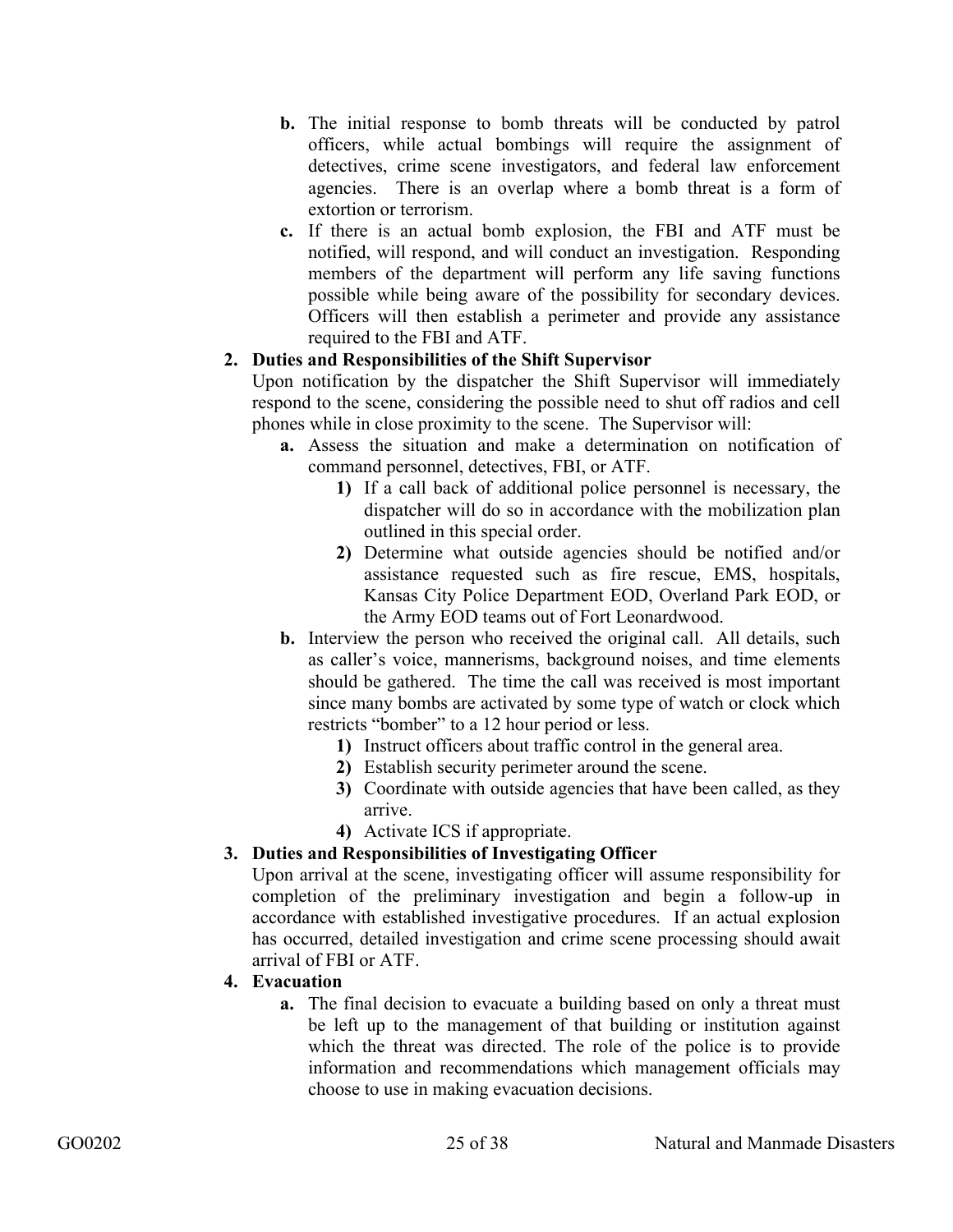- **b.** If the decision is made to evacuate the building, police may assist in the process.
- **c.** If an actual or suspected explosive device is discovered, the investigating officer will demand an immediate evacuation of premises. Building management personnel will have no right to deny police authority to evacuate a building in these situations.

# **5. Searching the Premises**

- **a.** The decision to search a building based on a threat is also a building management decision, with police providing recommendations. Since building employees are most familiar with the building and space therein, part of the building management responsibility includes providing assistance to police/fire building search teams.
- **b.** Once it is decided to search premises, the Shift Supervisor will designate search teams as needed, depending on the size of the area to be searched.
- **c.** Police personnel should coordinate the search so as not to be repetitious or overlook any areas. However, it should be impressed on searchers the importance of not disturbing any suspected device that may be located because it may be booby trapped. A floor plan of the building should be obtained for immediate reference, if available.
- **d.** All areas open to the public should be given special attentionrestrooms, trash receptacles, stair wells, elevator shafts, etc. Custodians should be advised to check their closets and storage areas for any unusual objects, and supervisors should relate to their subordinates to check their work areas for unusual objects.
- **e.** Nothing should be done to change the environment of the area being searched, such as cutting off light switches, thermostats, etc., until the area has been searched thoroughly using flashlights. Do not use radios or cell phones when approaching or searching area. Do not smoke.
- **f.** Never tell management that everything is all clear, tell them the search revealed nothing, but let them make any decisions concerning reoccupation of building or area.
- **g.** If any unusual device or bomb is believed to have been found, **DO NOT ATTEMP TO DISARM OR MOVE IN ANY MANNER.**  The explosive may be booby trapped, and should be approached only by explosive experts. The main concern is to safeguard lives by isolating the area. If a device suspected of being a bomb is found, the dispatcher should be advised to contact one of the EOD teams listed in this Special Order. The disposal team will respond to handle the device, and have all necessary equipment to handle the bomb disposal operations.

#### **6. Scene Protection/Evidence Collection**

If an explosive device has been detonated, the scene will remain protected until the FBI or ATF arrives to begin scene processing. Officers/investigators will give any assistance requested by the FBI or ATF.

**7. After Action Report**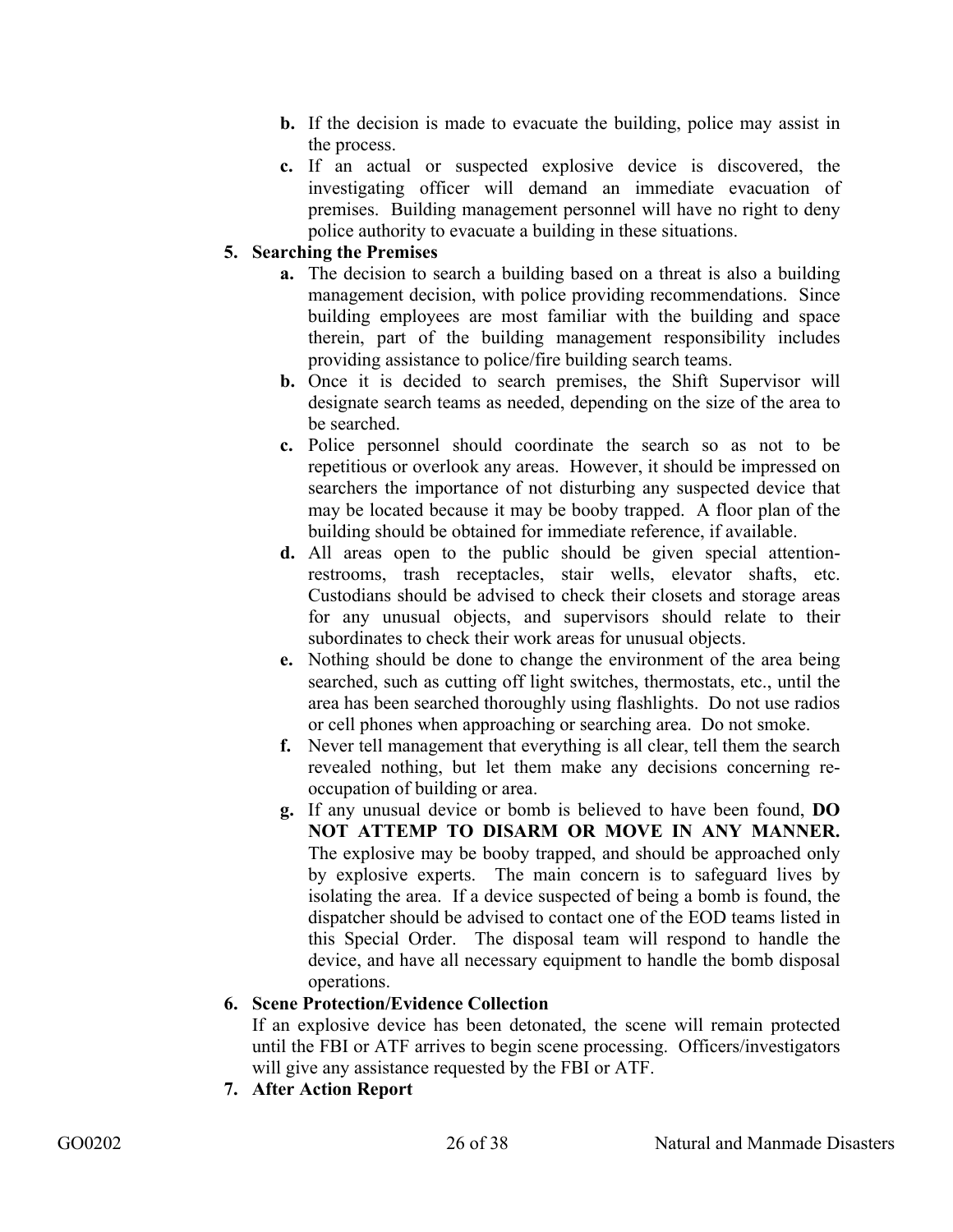Incident reports will be completed on each bomb threat/bomb emergency. Additionally, officers will be debriefed and an after-action report will be completed by the Incident Commander relating all facts of the incident and recommendations, if appropriate.

# **H. VIP Security Plan**

# **1. General**

- **a.** All requests for police security services for VIP visitors will be directed to the Chief of Police, who will make an administrative decision as to the level and nature of services to be provided.
- **b.** The SRT Commander will designate a single team member as supervisor and coordinator of any given security detail.
- **c.** The SRT Commander or security team coordinator will meet, as required with the advance party/VIP security representative, and will prepare necessary plans for provision of security services.
- **d.** VIP visitors will generally fall into one of three types, which affect the level of necessary protection as follows:
	- **1)** Quiet, private, visits with no or limited public activity. Requires little or no police security.
	- **2)** VIP known by name or position, but not by actual physical appearance. May require limited security prior to public appearance, more security after.
	- **3)** Readily recognizable VIP making pubic appearances. Police security assistance required.

## **2. Security Considerations**

Advanced planning normally involving a VIP representative and security team coordinator must consider the following:

- **a.** VIP itinerary and schedule: Review for conflicts with other activities scheduled during the same period.
- **b.** Travel routes: Plan and survey the quickest and safest routes, as well as alternative routes. Identify possible hazard locations. Verify no planned construction or maintenance.
- **c.** Emergency "safe house" locations: Identify public buildings or other places where VIP could be taken in case of emergency.
- **d.** Medical Care: Identify any medical needs which might necessitate treatment/hospitalization/availability of emergency service personnel and equipment.
- **e.** Hotels/Restaurants: Determine plans, needs, make recommendations based on security considerations.
- **f.** Communications: If VIP has security personnel, communications arrangements may include the loan of police radio or interoperability device.
- **g.** Physical inspection of building area to be visited should be made to ensure familiarity with layouts, exits, stairways, etc.
- **h.** Media Representation: Determine media requirements/ needs/ arrangements.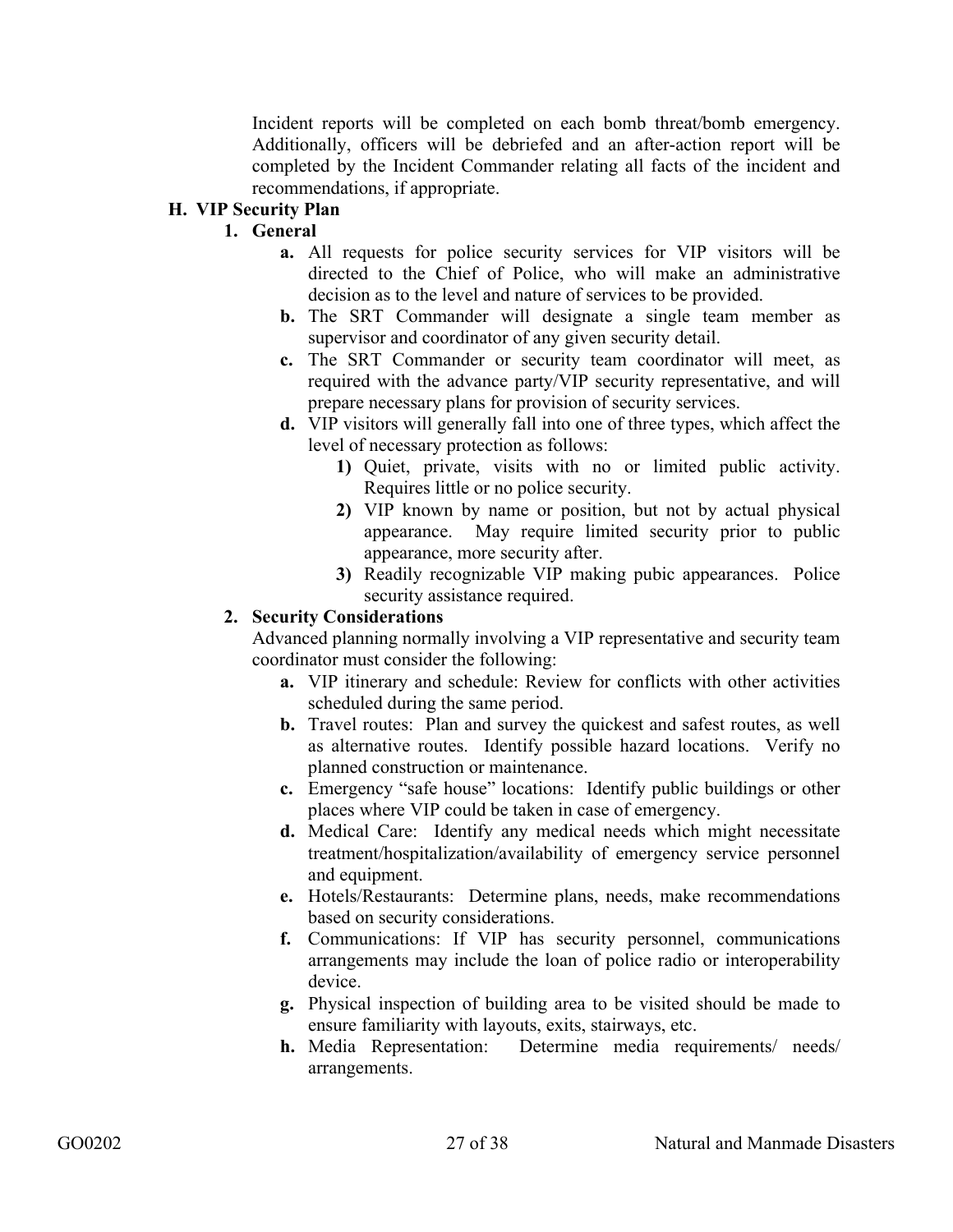- **i.** Intelligence on trouble/problems: Any information concerning possible sources of trouble or problems should be obtained. Information as to threats received or persons who may cause problems should be obtained.
- **j.** VIP party composition: Information as to who will be included in the VIP party, vehicles to be used, security arrangements normally used, security equipment and identification devices normally available/used must be obtained and/or planned. Names of contact personnel, security personnel and license numbers are essential.
- **k.** Coordination within the agency and with outside agencies as required.
- **l.** Equipment: Equipment needed shall be determined such as vehicles, body armor, weapons, etc., for both security personnel as well as the VIP party.

## **3. Basic Protection Principles**

- **a.** All personnel on duty during a VIP visit should be made aware of the visit and general visit itinerary and police security plans. Exact timing and precise security details may be restricted on a need-to-know basis.
- **b.** Security will generally be tightest when the VIP is moving either on foot or in vehicle or when stationary during a public appearance. In general, it may be necessary to also protect the VIP's residence location and any parked vehicles. When traveling by vehicle, there should be an advance vehicle, VIP vehicle and a follow-up car, and the three vehicles should not normally be separated.
- **c.** Personnel security/bodyguard procedures should try to minimize the impact on the lifestyle of the VIP. Protection may be planned on a double ring concept, with the outer ring of security designed to limit access to the VIP while the inner ring prevents personal contact.
- **d.** In the event of an emergency the duty of security/body guards is to protect and remove VIP from scene, and not to assist other police officers in quelling disturbances or apprehending perpetrators.
- **e.** Police personnel assigned to assist with security duties must be carefully selected for mental calmness and stability, physical fitness, good hearing and vision and all should have the same type of weapon, ammunition, handcuffs, communications equipment, and security identifier worn. All personnel will wear body armor.
- **f.** Close security personnel should remain near enough to the VIP, so that in one large step they can reach out and touch the VIP. The VIP should never be actually touched except as an emergency signal of impending danger, and the VIP should not be "crowded." Radio traffic should be limited with no direct references to times or places unless part of essential emergency traffic.
- **g.** Dress of security personnel will be consistent with the event, whether appropriate civilian attire or uniform. In civilian attire, all police equipment should be kept out of sight.
- **h.** Officers assigned to stationary posts will not leave those posts; Supervisors must plan adequate relief. While on a post, unauthorized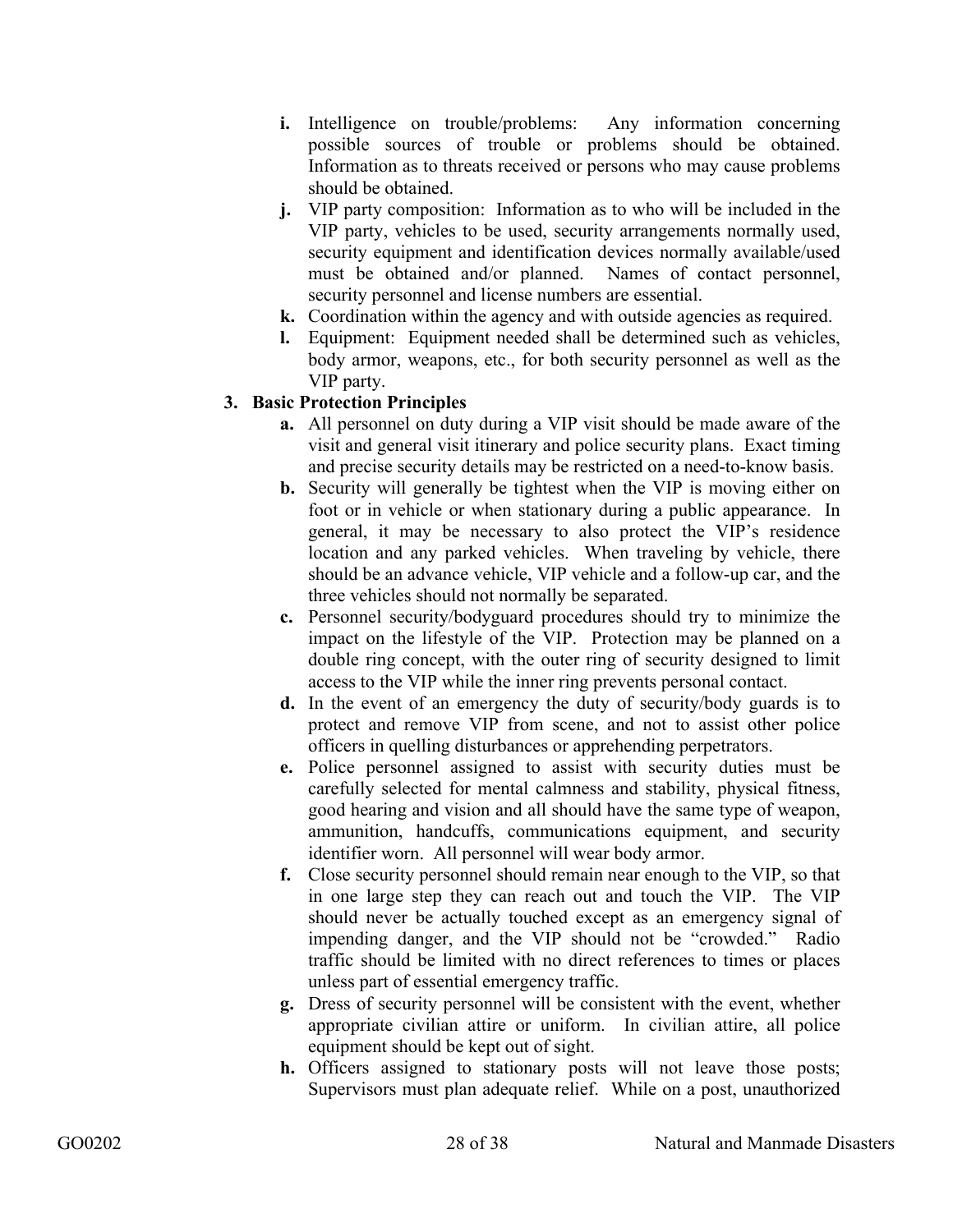intrusions and deliveries will not be allowed. Officers should be polite with the public but not allow any distracting conversations or release confidential information. No special recognition should be given when VIP passes the post.

**i.** During any VIP foot movement, the security/bodyguards will form a protective formation around the VIP, the exact shape determined by the number of personnel assigned and the route followed. For tight security, four persons are used, right front and rear, left front and rear, with VIP in the middle. In case of emergency the four will collapse around VIP, and will bend the VIP over to reduce target size and then immediately remove him or her from area. If the assailant is close by, any weapon will be attacked and the suspect smothered to the ground by other security personnel.

# **4. After action report**

After security mission has been terminated, the security team coordinator will debrief officers and submit an after action report to the Chief of Police describing the activities, resources utilized, problems noted, and giving recommendations for future assignments.

## **I. Hazardous Materials Incidents**

## **1. General**

Because of the potential hazard which might exist or may develop through an accident, especially an overturned vehicle transporting hazardous materials, a cautious approach should be made in responding to and investigation of such incidents. Officers approaching any truck accident which may involve a hazardous materials spill should take the following actions:

- **a.** Any evidence of leaking liquid or vapor should be sufficient to alarm police of potential danger and to seal off area until positive identification can be made by the St. Joseph Fire Department, who should be immediately notified.
- **b.** Identification of hazardous material may be accomplished via:
	- **1)** Placards: Placards are supposed to be displayed at the front, rear, and on both sides of all vehicles hauling hazardous materials, however, experience has indicated that placards are sometimes either not displayed or the wrong placard may be displayed. Placards are sometimes made of combustible material. If a vehicle is on fire, placards may have burned before the officer's arrival. This description does not list all hazards or recommendations for handling. Refer to the Emergency Response Guide Manual (HazMat book) located in all police vehicles.
	- **2)** Driver: When an accident involves a truck, the driver of the truck may be able to supply information about the load transported. However, the driver is not required to know a great deal about cargo or emergency measures for handling it except for explosives. In case of explosives, the driver is required to have in possession and be familiar with documents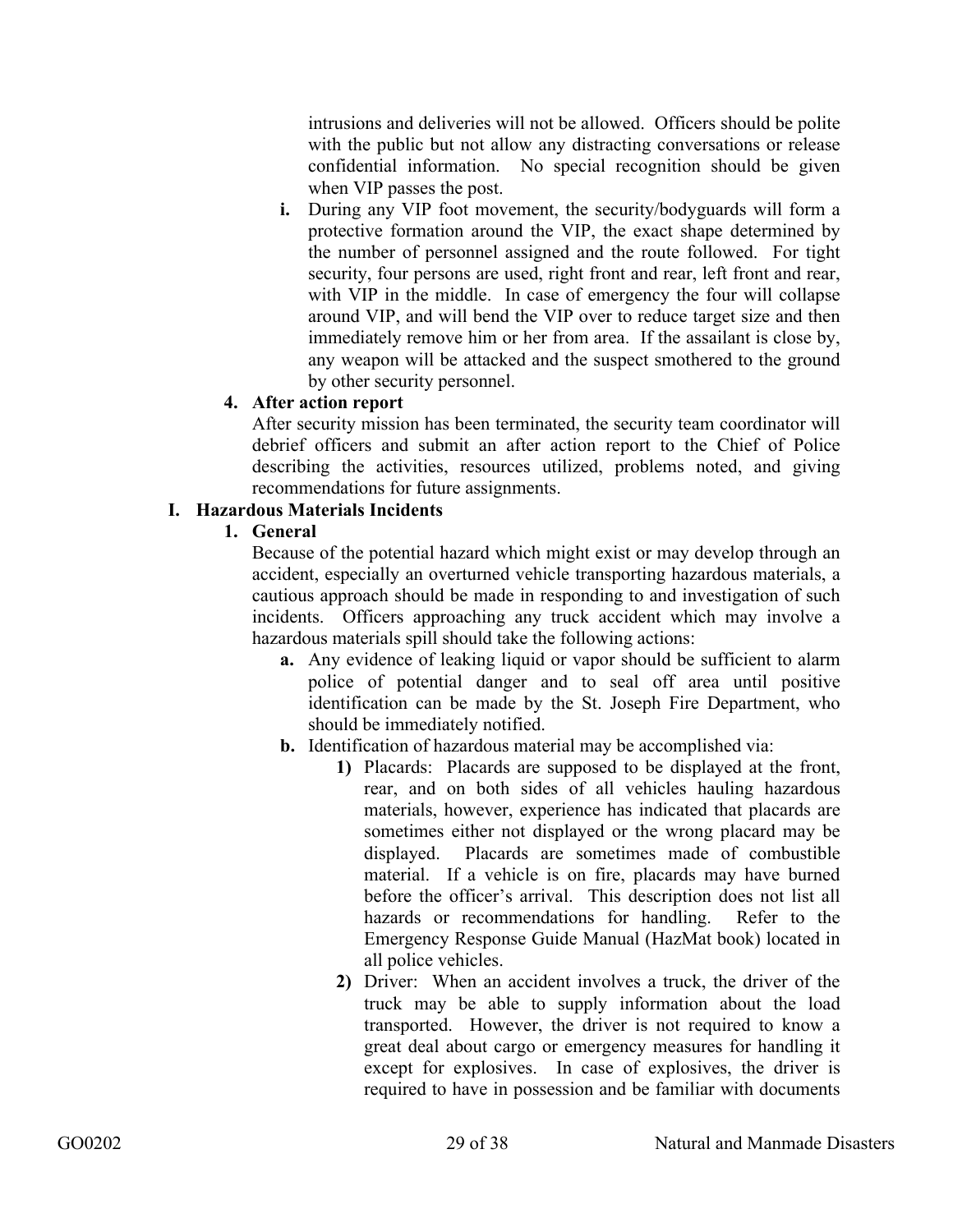containing instructions on procedures to be followed in the event of accident or delay.

- **3)** Shipping papers:
	- **a)** When the hazardous material is being transported by truck, the driver is required to have in their possession a copy of the shipping papers which show the name of the materials, its classification, and quantity. By using these papers and the Emergency Response Guidebook, the officer can identify the hazards associated with material and ways of handling the situation.
	- **b**) Chem-cards: To supplement the placard system, many shippers of chemicals provide drivers with Chem-cards which provide emergency information. Although Chem-cards are subject only to voluntary use, the officer should ask the driver for the Chemcard.
- **c.** Officers responding to a scene where there is an organophosphate release have the authority to call Comm. Center and request the movement of the Chempack(s). This is the strategic national stockpile of antidotes stored at Mosaic and transported by MSHP (although any LE agency can transport).
- **d.** Approach the accident scene up wind if possible. If you suspect radiological materials are involved, do not approach. Await Fire Department personnel or HAZMAT team personnel who have special monitoring equipment.
- **e.** Request dispatch to contact the St. Joseph Fire Department. Upon their arrival, and confirmation of a hazardous material incident, they will assume authority and responsibility for initiation of emergency procedures and the Police Department will provide assistance as directed by the Fire Chief.
- **f.** A Shift Supervisor will respond to the scene and ensure that the appropriate notifications are made, to include all command personnel.
- **g.** The Chief of Police will immediately notify the City Manager of the situation and will keep him/her advised of any changes so that the City of St. Joseph Emergency Operations Plan may be implemented if necessary without delay.
- **h.** Normal accident investigation procedures will be suspended until such time as appropriate clearance has been received, at which time the accident will be investigated.

#### **2. Evacuation**

When the possibility of an evacuation of all residents/inhabitants of part or the entire city exists, the following should be considered:

**a.** Manpower requirements: Refer to procedures in the Special Order for mobilization to provide additional police manpower.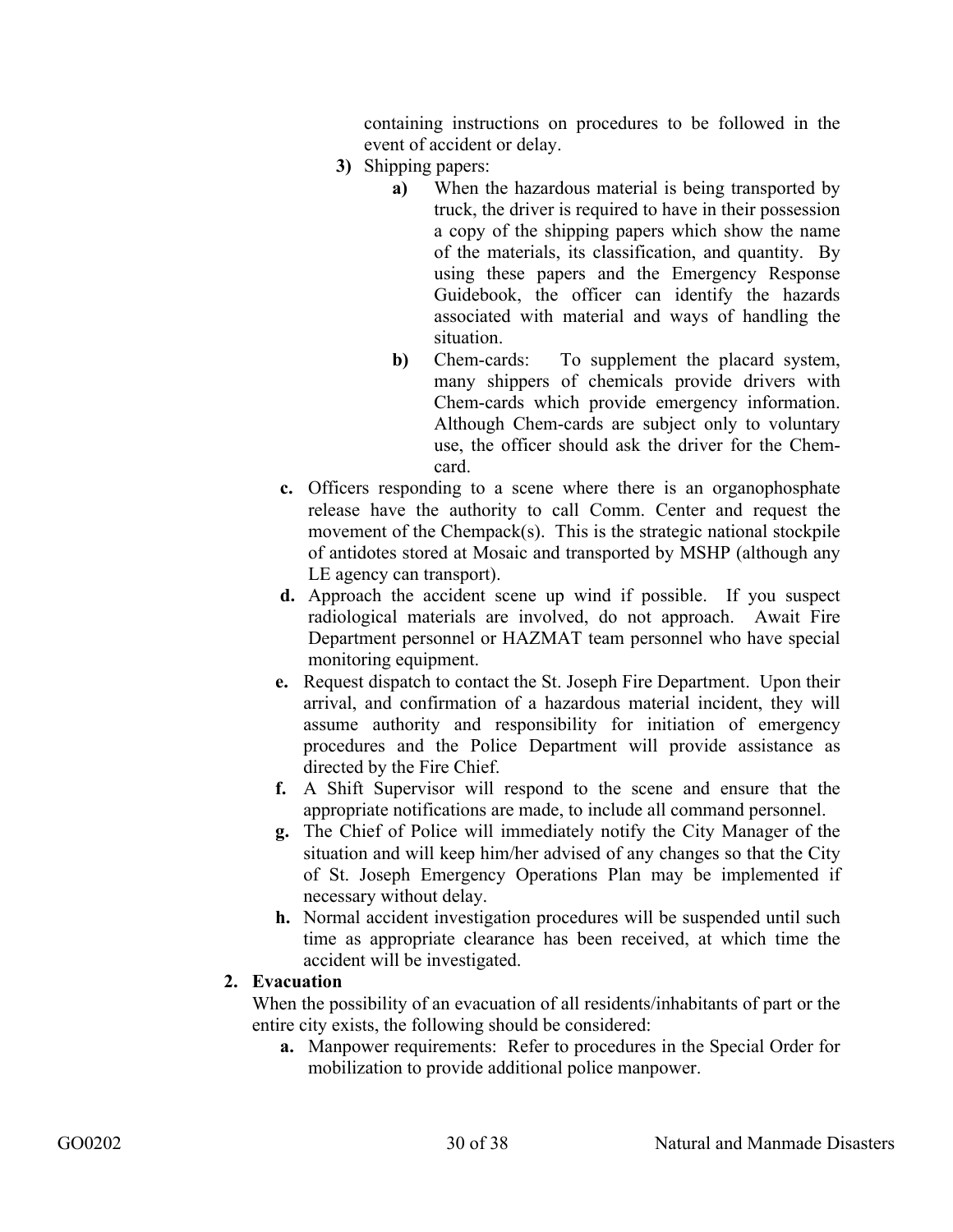- **b.** Method of notifying the persons to be evacuated (i.e. door to door, PA system, use of local radio and television stations, etc.)
- **c.** The size of area and number of people living in the area to be evacuated.
- **d.** The use of mass transportation to move evacuees.
- **e.** Housing of evacuated persons, where possible, in local schools, city recreational facilities, city civic center, Red Cross.
- **f.** The security of evacuated areas to prevent looting, premature return.

#### **3. Key Contact Agency Information Requirements**

Key contact agencies and persons are available for evaluation and assistance in the handling of hazardous material incidents, evacuation, etc. They must have information about the incident in order to assist. Every effort must be made to obtain the following information before contacting these agencies:

- **a.** Location of the accident
- **b.** Hazardous materials involved and shipper, if known
- **c.** The color and number of any labels on carries or cargo
- **d.** Type of environment (residential, rural, business, etc.)
- **e.** The size of container and amount of product leaking
- **f.** If an aircraft, tail ID number

#### **4. Key Agencies**

Depending on hazardous materials involved, one or more of the following agencies will be contacted:

| <b>a.</b> Buchanan County Emergency Management Office: | 816-271-1574 |
|--------------------------------------------------------|--------------|
| <b>b.</b> State Emergency Management Agency:           | 573-751-2748 |
| c. CHEMTREC:                                           | 800-424-9300 |
| <b>d.</b> Region H HAZMAT Response Team:               | 816-324-5919 |

#### **5. After Action Reports**

The Incident Commander will debrief officers and prepare after-action reports concerning all police activity during a disaster incident as well as any recommendations concerning procedures for future problems. A completed after action report that includes any budgetary impact, commitments, obligations etc. will be submitted to the Chief of Police.

#### **J. Rapid Deployment**

The philosophy of this policy recognizes that the active shooter must be stopped before they can inflict injury upon innocent lives. This shall be the objective and responsibility of the initial responding officers and any officers responding thereafter, and they shall use all legal means to accomplish this objective. The prioritization of

activities, in their order of importance is to capture or neutralize the active shooter, rescue the victims, provide medical assistance, and preserve the crime scene.

All trained officers regardless of rank or assignment, whether in uniform or plain clothes, are expected to immediately take the following response measures should an in-progress shooting incident or armed intruder be reported at a school or any other locations with large gatherings of people. All officers, unless they are already involved in a life threatening or other emergency situation or otherwise directed by a supervisor, will immediately respond to the area of the active shooter.

**1. Definitions**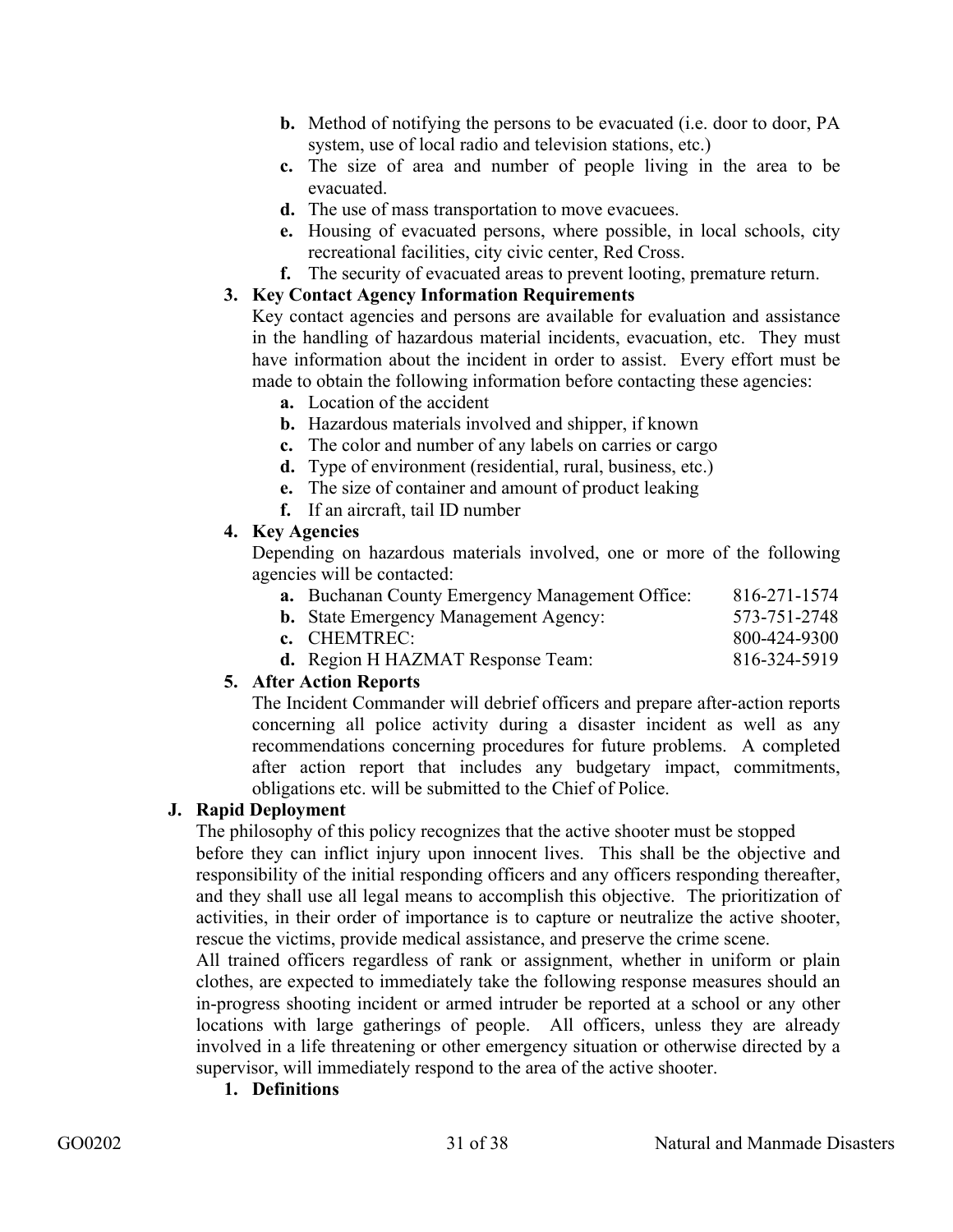- **a.** Active Shooter One or more suspects who participate in a random or systematic shooting spree, demonstrating their intent to continuously harm others and when their overriding objective appears to be that of inflicting mass casualties rather than other criminal conduct.
- **b.** Contact Team First Officer(s), preferably 3 or 4, that arrive on the scene.
- **c.** Rescue Team Second group (preferably 3 or 4) of officers that arrive for the purpose of rescuing victims.
- **d.** Team A group of three or four officers immediately available to be a part of either the contact team or the rescue team. Not a pre-assigned group of officers.

#### **2. Communication**

- **a.** The Communications Center upon receipt of an active shooter call shall clear the radio frequency of all unnecessary traffic.
	- **1)** The St. Joseph Police Department F1 frequency shall be the primary frequency for the coordination of all emergency procedures. Contact and Rescue Teams shall use the St. Joseph Police Department F1 frequency. When incident command arrives on location, he/she will make the decision to change radio frequencies to keep unnecessary traffic off the same channel as the contact/ rescue team(s).
	- **2)** The Communications Center shall put out an administrative page as soon as the incident is received.
	- **3)** The Communications Center will advise all responding Police Departments to report to the scene at a location determined by the Incident Commander.
	- **4)** If determined by the Incident Commander it is required, the Communications Center will notify the F.A.A. to restrict all but emergency air traffic near the location of the incident.

# **3. Contact Team**

- **a.** The first responding officer(s) shall form a contact team and enter the premise in immediate pursuit of the active shooter. The focus of the contact team is to:
	- **1)** Engage the active shooter as soon as possible;
	- **2)** Stop him/them by arrest, containment, or use of deadly physical force;
	- **3)** Maintain radio contact with the Incident Commander;
	- **4)** Provide intelligence about the scene;
	- **5)** Provide intelligence about the movement of suspects and weapons; and
	- **6)** Advise the Incident Commander on the need for additional entry personnel.
- **b.** The additional officers arriving on the scene will either join the initial contact team, form another contact team or form a rescue team. The contact team(s) will be subject to 360 degree vulnerability and will not do a thorough clearing of the premise. They will continue past victims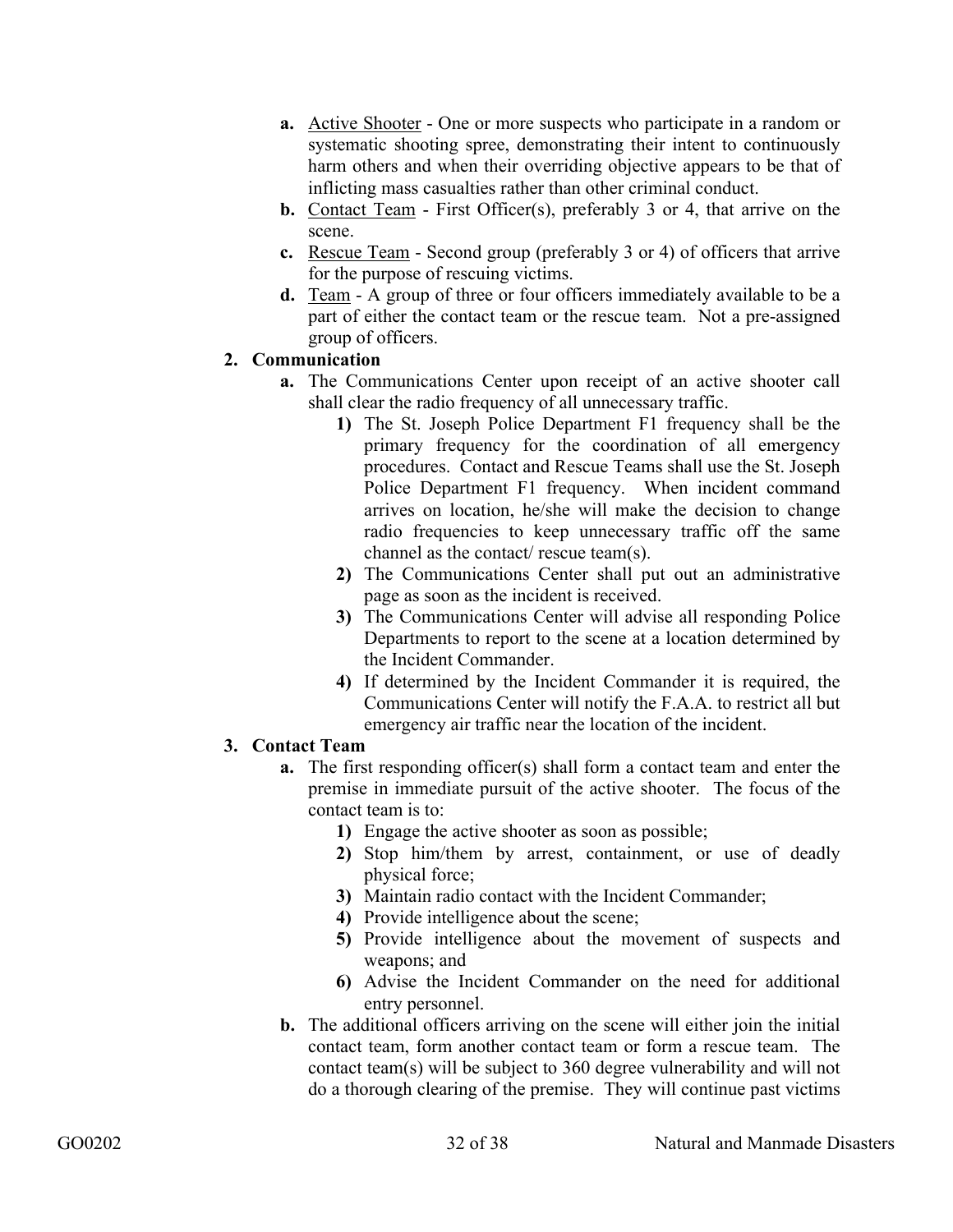or harmless distractions. The location of the victims may be relayed to the rescue team and/or the Incident Commander.

**c.** Officers shall make entry at a location other than the main entrance, as this is the place where a suspect might logically set up barricades, explosives and/or an ambush.

## **4. Rescue Team**

- **a.** Rescue teams will locate and remove injured victims, and direct uninjured victims that are not "locked down", out of the building.
- **b.** Rescue team members should remember that uninjured victims may be in shock or paralyzed with fear, and may not respond to regular verbal commands.
- **c.** Rescue team members are to remain vigilant as the rapidly changing dynamics of an active shooter incident may put them in contact with the suspect and they will now act as a contact team, advising the Incident Commander and the other contact team(s) of the situation as soon as practical.

## **5. General Procedures**

- **a.** Should a team encounter a suspected explosive device, they must use their own judgment with reference to reporting it and bypassing it.
- **b.** Prior to entering the building, the contact team will establish a Team Leader and all other members of the contact team will assume team positions/assignments with their designated responsibilities. (Any confusion will be resolved by the Team Leader).
- **c.** Should it appear that the situation has become a hostage or barricaded subject incident, the contact or rescue team will isolate and contain the area, relay as much information as possible to the incident commander, and await further instructions.

# **6. Duties and Responsibilities of other Responding Personnel**

- **a.** An initial responding officer on the scene that is not part of the contact or rescue team shall establish incident command. This officer can be relieved by competent authority if necessary. If the incident involves a St. Joseph City School, reference should also be made to that particular schools crisis plan.
- **b.** The Incident Commander will obtain as much information as possible and deploy additional personnel to either enter the building or assume perimeter security around the threatened area.

# **7. Evacuation Procedures**

It can be expected that a shooting incident will produce mass panic and that individuals will take all necessary steps to flee from the perpetrators. Others not in immediate danger may elect to remain locked in safe areas within the building until it is safe to leave.

- **a.** In school settings, students, staff, faculty, and visitors will be directed to take cover within classrooms, offices, and other safe areas that can be locked and secured thus preventing outside entry.
- **b.** No attempt should be made to evacuate individuals that are "locked down" until the situation is stabilized and it is declared safe to do so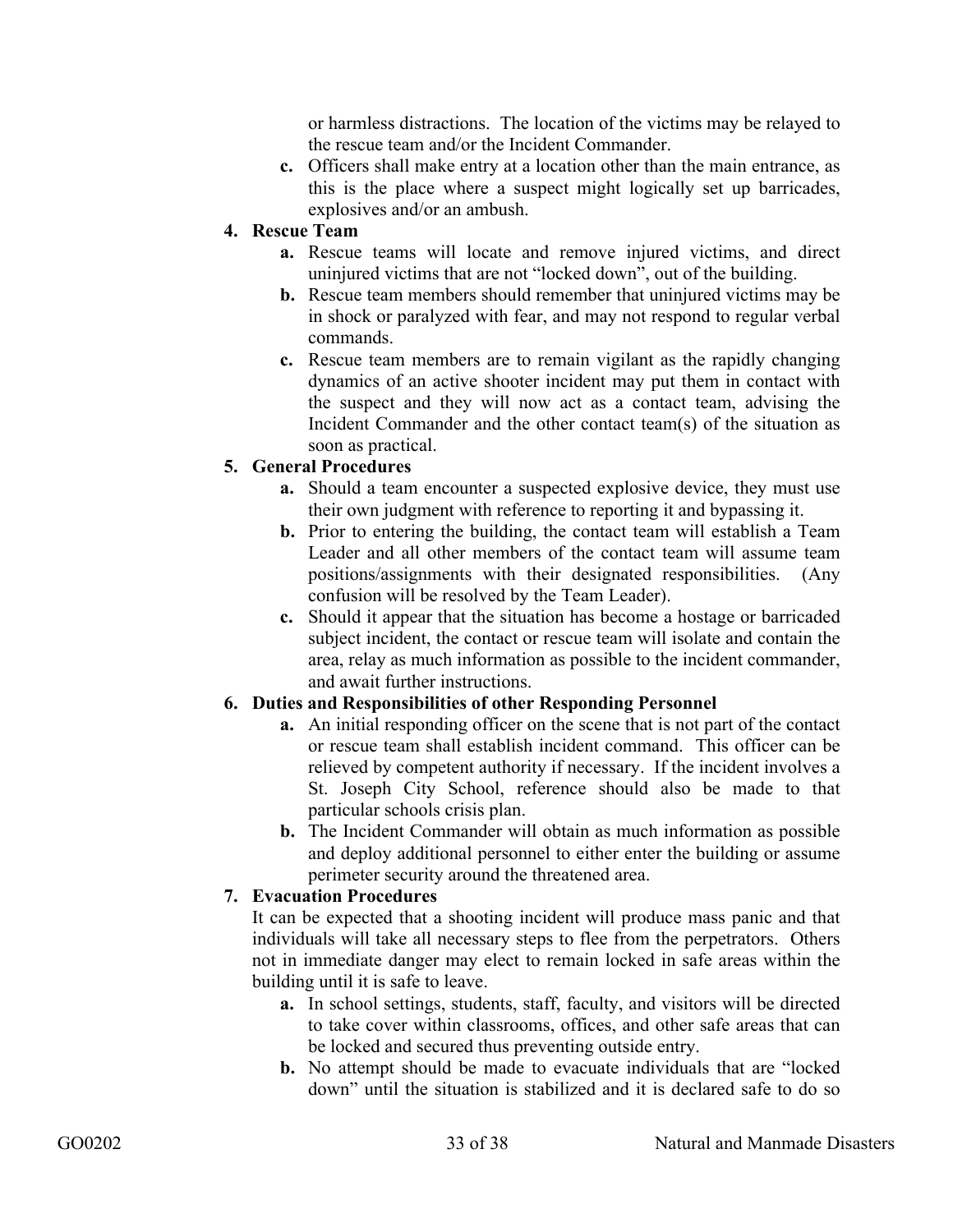unless such individuals become directly threatened by the perpetrator and their immediate evacuation becomes required.

- **c.** As soon as it is safe to do so, the Incident Commander should form teams of available officers to search for and recover individuals in the building.
- **d.** In a school setting, as soon as it is safe to do so, the Incident Commander will begin clearing all classrooms and safe areas within the school and make contact with those who are "locked down".
	- **1)** The first priority must be to locate and evacuate any individuals who are unable to leave under their own power.
	- **2)** As individuals are located, team members will provide assistance and an escort from the building for those individuals unable to leave under their own power. Team members may be required to reenter the building numerous times until all individuals have been evacuated.
	- **3)** Evacuated individuals must be directed to proceed as quickly and orderly as possible to designated safe locations where their identification can be established and where accountability of all persons can be maintained.
	- **4)** Those being removed should be told to depart from the building with their hands on top of their heads until it can be reasonably determined that they are not involved in perpetrating the incident.

## **8. Site Management**

It is imperative that control of the area surrounding the incident location be achieved as quickly as possible. There will only be a short period of time to limit vehicular and pedestrian traffic before news of the incident becomes public and concerned parents, friends, and members of the media and others attempt to gain access to the threatened school or facility.

- **a.** The Incident Commander will establish an inner perimeter and when manpower becomes available, an outer perimeter, to prevent entry by non-law enforcement personnel.
- **b.** The Incident Commander based on the situation and location of the incident will determine the locations for the Command Post, police, fire and EMS staging areas, media assembly areas, and other points of contact.
- **c.** All responding fire and EMS personnel will be directed to remain at the staging areas until the incident scene is declared safe for their entry.

#### **9. Emergency Mobilization of Personnel**

The Incident Commander shall notify the Communications Center of the need for additional personnel, to initiate a recall of off duty officers in accordance with this General Order.

**10. De-Escalation Procedures**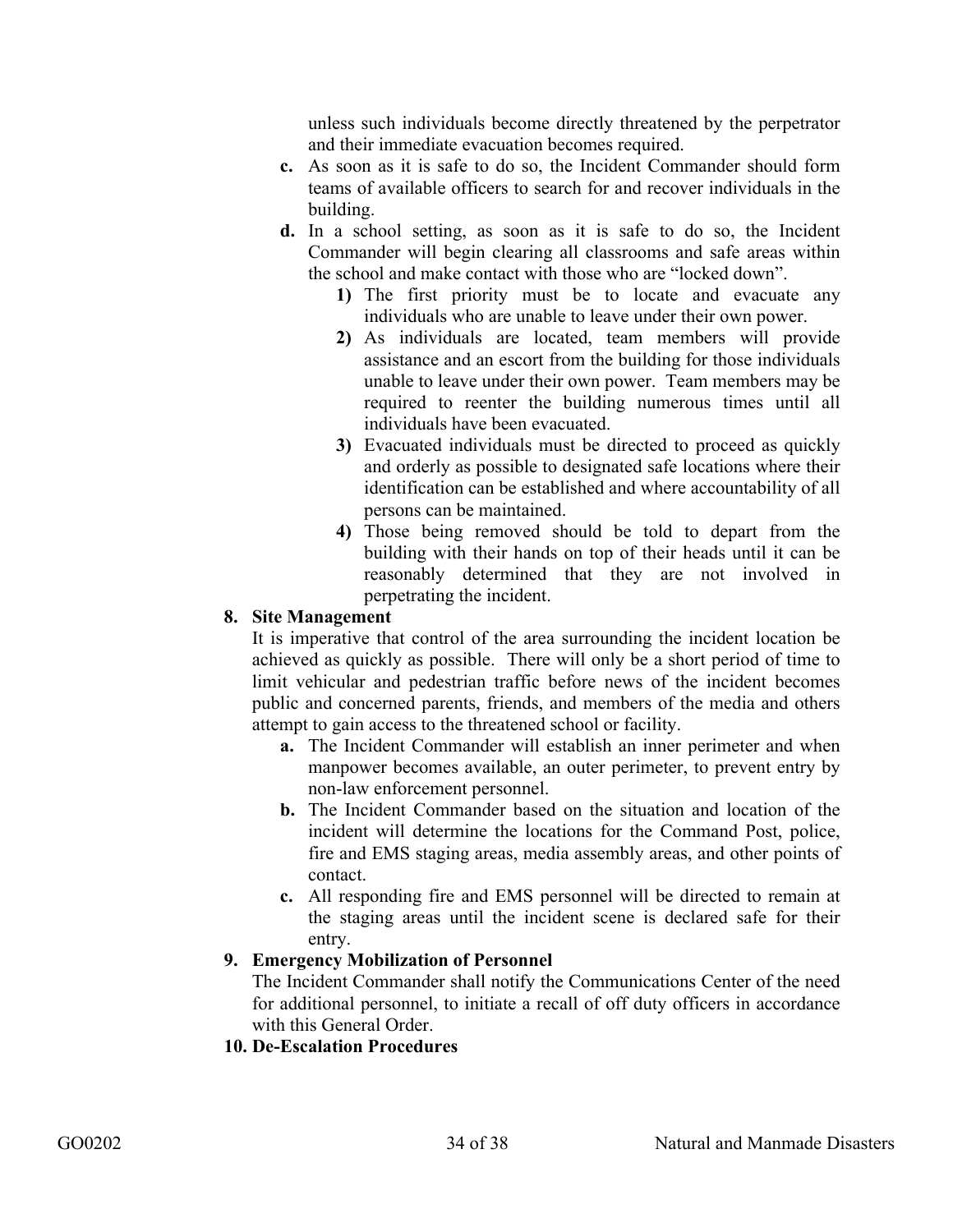Once the incident has been brought under control and the situation has returned to normal, the police supervisor will begin de-escalation procedures to include:

- **a.** Disengage officers as appropriate.
	- **1)** On duty officers who were not part of a contact or rescue team will return to normal patrol operations.
	- **2)** Released officers will return issued equipment to the command post.
	- **3)** A debriefing team can be called in for the contact and rescue teams if the Chief of Police or his designee deems it necessary.
- **b.** Contact Crime Scene Investigations Unit for evidence collection at the scene.
- **c.** Discontinue the Command Post.

#### **11. Post-Occurrence Duties/After-Action Reports**

The Incident Commander, Operations Commander or designee, upon returning to the police station, will perform the following duties:

- **a.** Debrief officers and get reports/statements for inclusion in the final report.
- **b.** Prepare a detailed after action report, providing all factual information about the incident, along with any appropriate recommendations.
- **c.** Provide information to the Public Information Officer for media release after approval from the Chief of Police.

#### **K. Pandemic Disease/Influenza Plan**

#### **1. Purpose**

The purpose of this plan is to prepare the police department for the possibility of a Pandemic Disease/Influenza outbreak directly affecting the City of St. Joseph Missouri, and/or its employees.

**a.** Definitions:

- **1) Disease** in human beings can be classified into three general groups. These are conditions that are infectious, meaning that they are caused by an infection through which a **virus**, **bacterium**, or other **parasite** enters the body, and thus causes similar problems for those who may come into contact with the infected person.
- **2) Influenza** is defined as a highly infectious respiratory disease. The disease is caused by certain strains of the influenza virus. When the virus is inhaled, it attacks cells in the upper respiratory tract, causing such typical flu symptoms as fatigue, fever, and chills, a hacking cough, and body aches. Influenza victims are also susceptible to potentially lifethreatening secondary infections as well.
- **2. Objectives**
	- **a.** Maintain a safe and healthy work environment for department personnel.
	- **b.** Maintain adequate staffing levels to enable the department to answer and respond to emergency calls for service.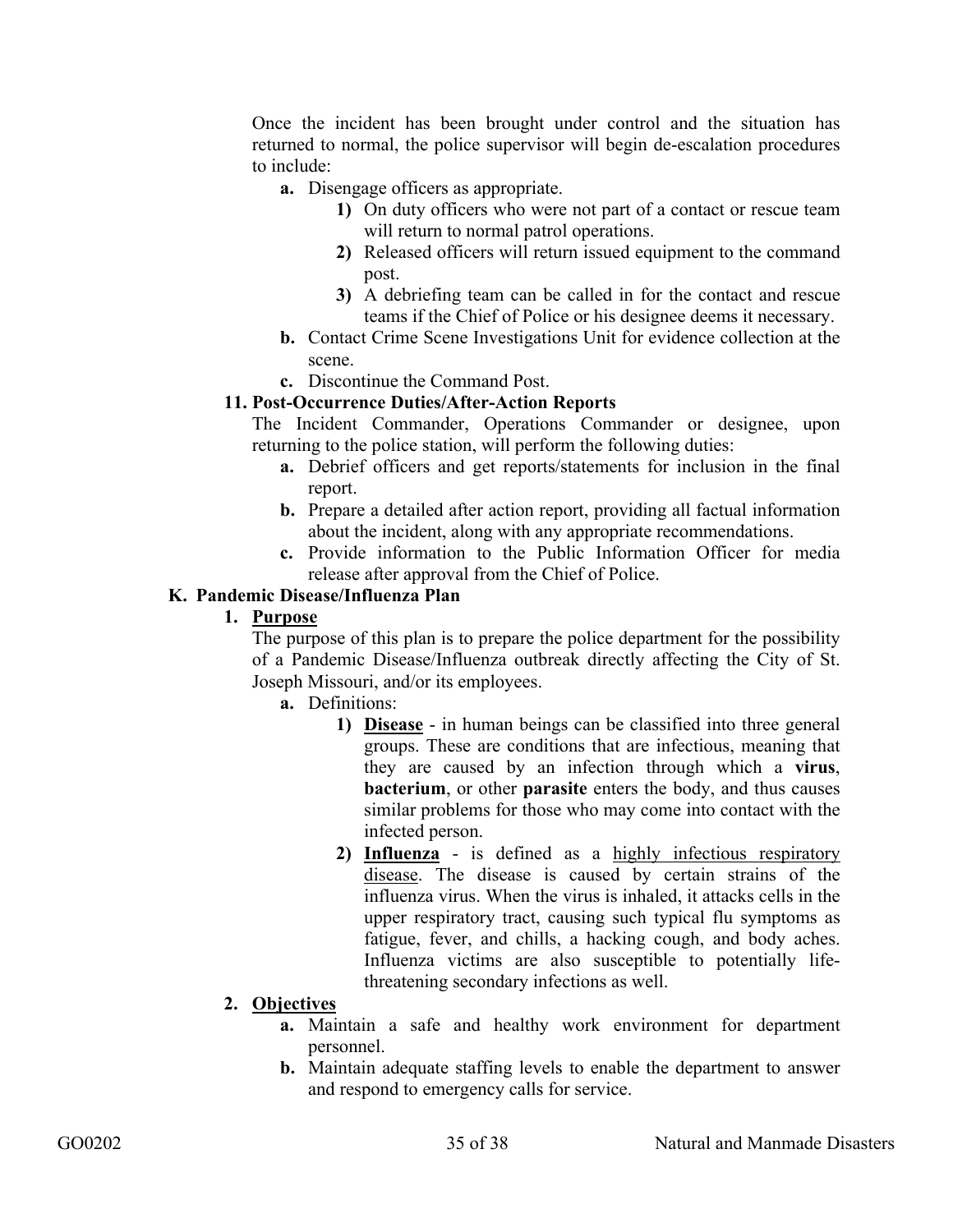**c.** Maintain adequate staffing to respond to pandemic disease/flu related activities such as assisting with evacuation, enforcing isolation and/or quarantine orders, etc.

# **3. Pre-Emergency Actions**

- **a.** Provide department personnel with educational information and materials on the Pandemic Disease/Influenza.
	- **1)** Pandemic fundamentals (i.e. mode of transportation, signs and symptoms of the disease/influenza, etc.)
	- **2)** Personal and family protection (i.e. hand hygiene, coughing/sneezing etiquette, caring for sick family members, etc.)
		- **a)** "Pandemic Influenza Planning: A guide for Individual and Families" – U.S. Department of Health and Family Services, January 2006.
	- **3)** Dealing with fear and anxiety, rumors, and misinformation.
- **b.** "Essential Personnel" identified:
	- **1)** Police dispatchers/Supervisor
	- **2)** Police officers/Sergeants
	- **3)** Police Command staff
- **c.** Establish influenza-related guidelines for the workplace to assist in:
	- **1)** Minimizing influenza spread at the worksite (i.e. promoting respiratory hygiene and coughing etiquette, cleaning workstations, and prompt exclusion of people with influenza symptoms).
	- **2)** Handling employees who have been exposed to pandemic influenza, are suspect of being ill, or become ill at the workplace (i.e. infection control response, immediate mandatory sick leave, returning to work, etc.).
	- **3)** Handling departmental waste disposal and housekeeping protocols.
- **d.** Obtain and allocate resources
	- **1)** Provide sufficient and accessible infection control supplies (i.e. hand-hygiene products, tissues and receptacles for their disposal) in all work locations.
	- **2)** Develop guidelines to modify the frequency and type of faceto-face contact (i.e. between employees and the public.
	- **3)** Encourage and track employee annual influenza vaccinations.
- **e.** Training Emergency Responders
	- **1)** Minimizing exposure risk
	- **2)** Dealing with infected residents, co-workers, and city staff

# **4. Incident Management**

**a.** Emergency Mobilization

In the event that on-duty personnel availability is reduced 30% members of the command staff (the Chief, Commanders and Captains) will decide which staffing mode will be employed for the projected shortage of staff.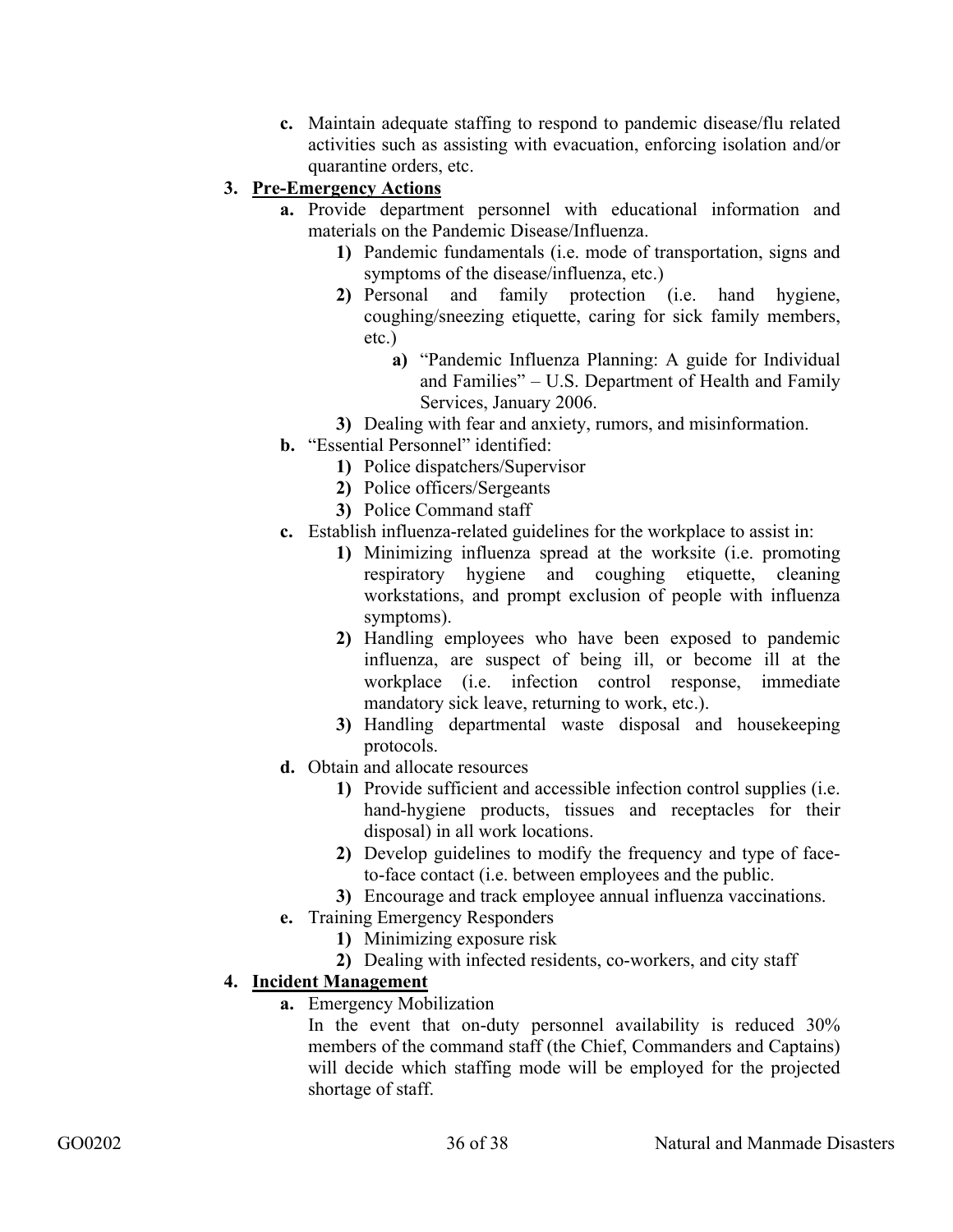**b.** Duty Assignments

All available officers shall be assigned to uniformed patrol duties and shall remain available for response to high priority calls for service and/or influenza related activities.

**c.** Alternate Call Response

The Communications Center will continue to follow established procedures regarding the evaluation and dispatch of all incoming high priority (emergency) calls for service from the City of St. Joseph, Missouri. Calls for service that are of a non-emergency nature and do not require the immediate presence of a police officer shall be designated for call back response (alternative reporting system). Typical calls that would fall in this category include:

- **1)** Private property vehicle collisions with no injuries
- **2)** Animal control calls, unless there is an indication of sickness (i.e., rabies), abuse, or animal bite
- **3)** All not in progress calls
- **4)** Public assists unless public safety is jeopardized
- **d.** Isolation and/or Quarantine Orders
	- **1)** Definitions:
		- **a) Isolation** the separation of an individual or individuals infected with influenza from non-effected individuals.
		- **b) Quarantine** the separation of an individual or individuals exposed to influenza from non-infected and non-exposed individuals.
	- **2)** Enforcing Isolation and/or Quarantine Orders
		- **a)** Officers may use reasonable and appropriate force to ensure compliance with valid isolation and/or quarantine orders to protect the public interest.
		- **b)** In all circumstances, the department's response to resistance/use of force policies shall be adhered to. Officers must use their discretion wisely. For example, simply refusing to remain under quarantine would not justify the use of deadly force.
		- **c)** The Incident Commander has the authority to establish rules of engagement based upon the situation at hand.
- **e.** Evacuation

Follow established procedures in this all-hazards plan in case evacuation orders are deemed necessary. Coordinate with area emergency responders.

- **f.** Building Security
	- **1)** Security of building declared off-limits
		- **a)** Short term
			- Post signs indicating building is off-limits
			- Lock and secure if possible
			- Close patrol
		- **b)** Long term